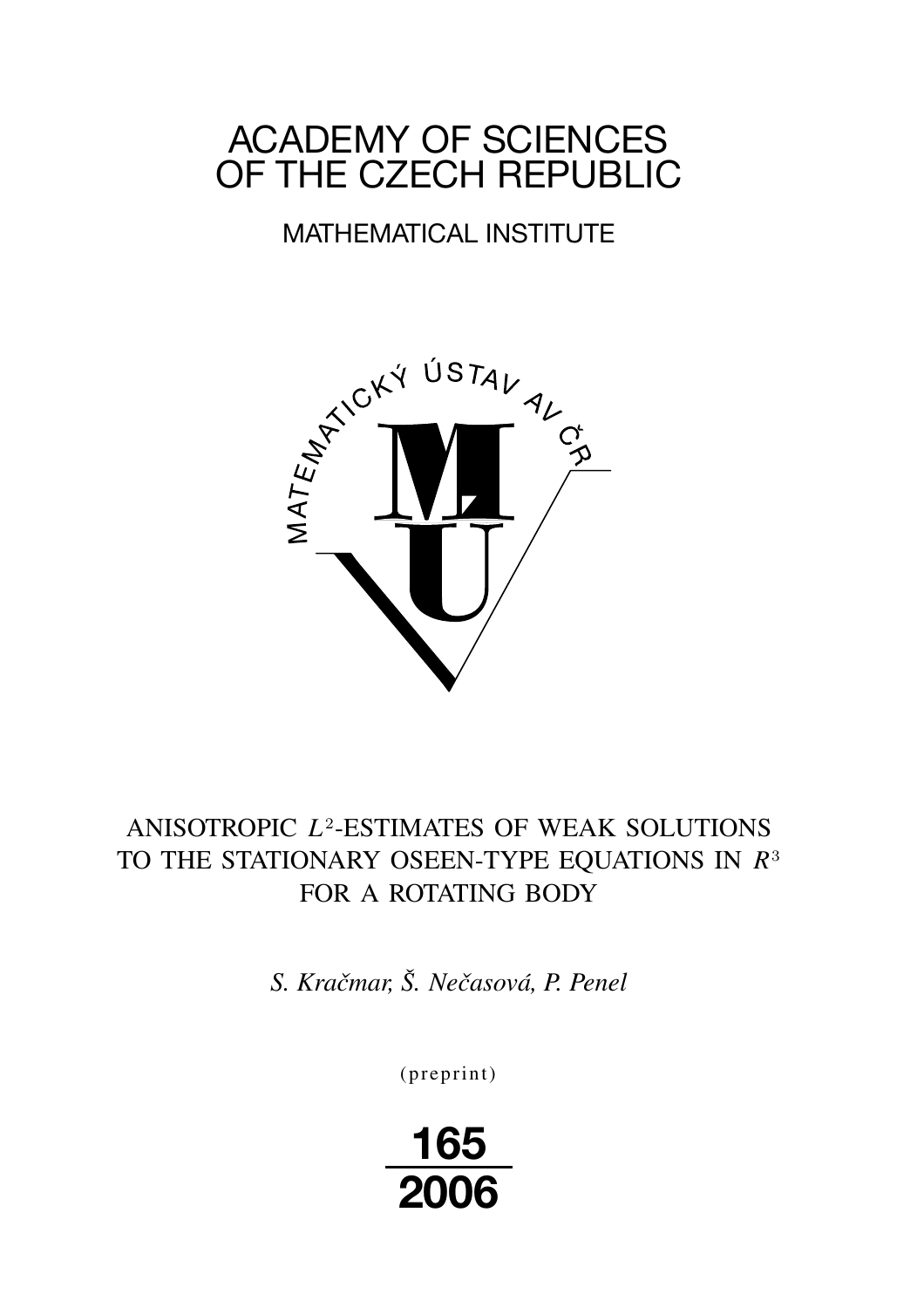# Anisotropic  $L^2$ -estimates of weak solutions to the stationary Oseen-type equations in  $\mathbb{R}^3$ for a rotating body

S.Kračmar, Š.Nečasová and P.Penel

#### Abstract

We study the Oseen problem with rotational effect in the whole threedimensional space. Using a variational approach we prove existence and uniqueness theorems in anisotropically weighted Sobolev spaces. As the main tool we derive and apply an inequality of the Friedrichs-Poincaré type.

### 1 Introduction

### 1.1 A problem

In a three-dimensional exterior domain in  $\mathbb{R}^3$ , the classical Oseen problem [18] describes the velocity vector  $\bf{u}$  and the associated pressure p by a linearized version of the incompressible Navier-Stokes equations as a perturbation of  $\mathbf{v}_{\infty}$  the velocity at infinity;  $v_{\infty}$  is generally assumed to be constant in a fixed direction, say the first axis,  $\mathbf{v}_{\infty} = |\mathbf{v}_{\infty}| \mathbf{e}_1$ . In the next we denote  $|\mathbf{v}_{\infty}|$  by k, and we will write the Oseen operator  $k \partial_1$ v. On the other hand it is known that for various flows past a rotating obstacle. the Oseen operator appears with some concrete non-constant coefficient functions. e.g.  $\mathbf{a}(\mathbf{x}) = \omega \times \mathbf{x}$ , where  $\omega$  is a given vector, see [9, 17]; in view of industrial applications  $a(x)$  can also play the role of an "experimental" known velocity field, see  $|10|$ .

This paper is devoted to the study of the following problem in  $\mathbb{R}^3$  for vector function  $\mathbf{u} = \mathbf{u}(\mathbf{x})$  and scalar function  $p = p(\mathbf{x})$ :

$$
-\nu \Delta \mathbf{u} + k \partial_1 \mathbf{u} - (\omega \times \mathbf{x}) \cdot \nabla \mathbf{u} + \omega \times \mathbf{u} + \nabla p = \mathbf{f} \text{ in } \mathbb{R}^3 \tag{1.1}
$$

$$
\operatorname{div} \mathbf{u} = g \quad \text{in } \mathbb{R}^3 \tag{1.2}
$$

$$
\mathbf{u} \to \mathbf{0} \qquad \text{as} \quad |\mathbf{x}| \to \infty \tag{1.3}
$$

where  $\omega = (\tilde{\omega}, 0, 0)$  is a constant vector,  $\nu$ , k and  $\tilde{\omega}$  are some positive constants, and  $f = f(x)$  a given vector function,  $g = g(x)$  a given scalar function.

We examine the problem assuming conditions which are necessary for an extension of existence and uniqueness results also on the case of exterior domains (and solenoidal solutions), see a forthcoming paper [12]. In particular, we need the assumption of a non-zero divergence in general. We restrict ourselves to the assumption of compact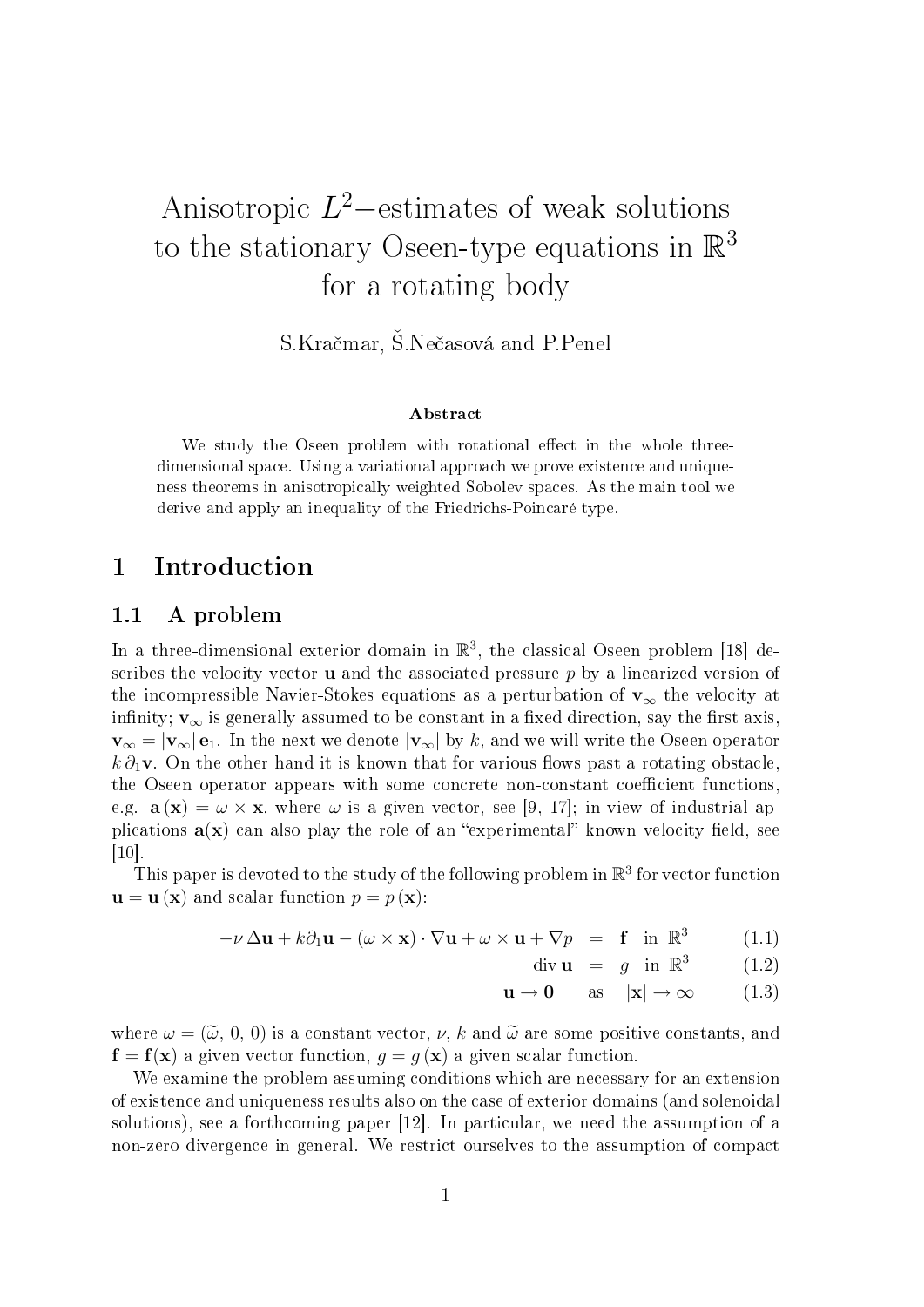support of  $g$ , it is sufficient for this aim. For this reason we will also prove two different uniqueness theorems, see Section 3.

The system arises from the Navier-Stokes system modelling viscous incompressible fluid around a rotating body which is moving with a non-zero velocity in the direction of its axis of rotation. An appropriate coordinate transform and a linearization yield in the stationary case equations  $(1.1)$  and  $(1.2)$ , for details see [3, 9].

Let us begin with some comment and relevant process of analysis of the problem  $(1.1)-(1.3)$ . The governing fluid motion is linear, but we are concerned in this paper with  $\mathbb{R}^3$  and the convective operators,  $k \partial_1$  and  $(\omega \times \mathbf{x}) \cdot \nabla$ , cannot be treated as perturbations of lower order of the Laplacian, this is well known.

A common approach to study the asymptotic properties of the solutions to the Dirichlet problem of the classical steady Oseen flow is to use convolutions with Oseen fundamental tensor and its first and second gradients for the velocity (or with the fundamental solution of Laplace equation for the pressure): the  $L^q$  estimates in anisotropically weighted Sobolev spaces can be derived, see e.g. [2, 11, 13, 14]. The fundamental solution to rotating Oseen problem in the time dependent case is known, see [20], but, unfortunately, the respective stationary kernel is not seem to be of Calderon-Zygmund type. The Littlewood-Paley theory offers another approach for an  $L<sup>q</sup>$ -analysis: Thus,  $L<sup>q</sup>$  estimates in non-weighted spaces were derived for the rotating Stokes problem by T. Hishida [9], and for the rotating Oseen problem in  $\mathbb{R}^3$  by R. Farwig [3, 4]. Looking for estimates in anisotropically weighted spaces, see  $[5]$ , this approach generates some technical difficulties. Another approach using non-stationary equations in both the linear and also non-linear cases is proposed by G.P. Galdi and A.L. Silvestre in [8].

In this paper we will prefer a variational approach. The same variational viewpoint has been already applied in [15, 16] by S. Kra£mar and P. Penel to solve the following generic scalar model equation with a given non-constant and, in general, non-solenoidal vector function **a** in an exterior domain  $\Omega$ 

$$
-\nu \Delta u + k \partial_1 u - \mathbf{a} \cdot \nabla u = f \quad \text{in} \ \Omega
$$

together with boundary conditions  $u = 0$  on  $\partial\Omega$  and  $u \to 0$  as  $|\mathbf{x}| \to \infty$ .

To reflect the decay properties near the infinity we introduce the following weight functions:

$$
w(x) = \eta_{\beta}^{\alpha}(\mathbf{x}) = \eta_{\beta,\varepsilon}^{\alpha,\delta}(\mathbf{x}) = (1 + \delta r)^{\alpha} (1 + \varepsilon s)^{\beta},
$$

with  $r = r(\mathbf{x}) = |\mathbf{x}| = (\sum_{i=1}^{3} x_i^2)^{1/2}, s = s(\mathbf{x}) = r - x_1, \mathbf{x} \in \mathbb{R}^3, \varepsilon, \delta > 0, \alpha, \beta \in \mathbb{R}$ . Discussing the range of the exponents  $\alpha$  and  $\beta$  the corresponding weighted spaces  $L^q(\mathbb{R}^3; w)$  give the appropriate framework to test the solutions to (1.1)-(1.3). This paper is concerned with  $q = 2$ .

Let us mention that  $\eta^\alpha_\beta$  belongs to the Muckenhoupt class  $A_2$  of weights in  $\mathbb{R}^3$  if  $-1 < \beta < 1$  and  $-3 < \alpha + \beta < 3$ .

### 1.2 Basic notations and elementary properties

Let us outline our notations. Let

$$
D^{m,q} = D^{m,q} (\mathbb{R}^3) = \{ u \in L^1_{loc} (\mathbb{R}^3) : D^l u \in L^q (\mathbb{R}^3) \}
$$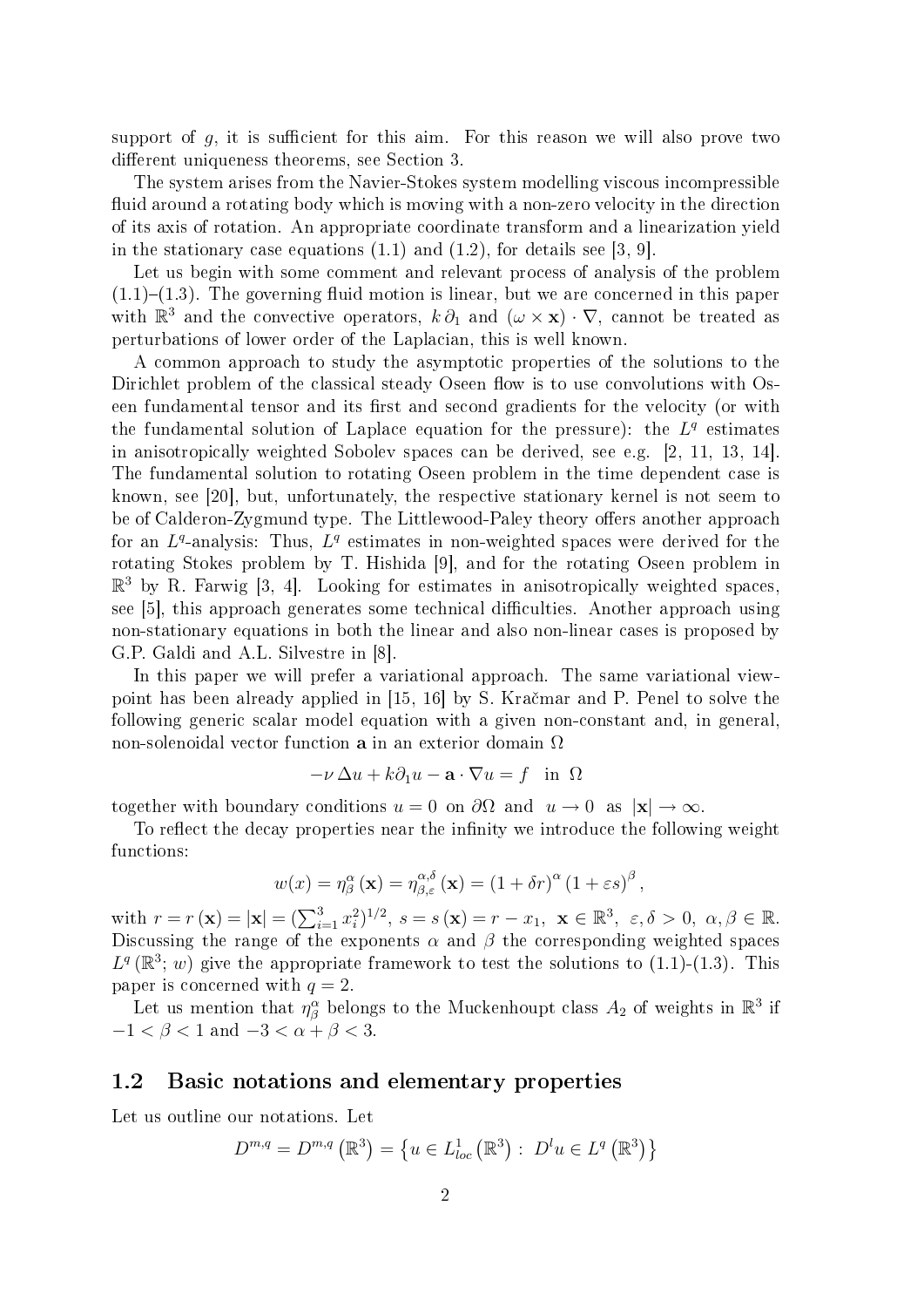with the seminorm  $|u|_{m,q} = \left(\sum_{|l|=m} \int_{\mathbb{R}^3} |u|^q\right)^{1/q}$ . It is known that  $D^{m,q}$  is a Banach space (and if  $q = 2$  a Hilbert space), provided we identify two functions  $u_1, u_2$ whenever  $|u_1 - u_2|_{m,q} = 0$ , i.e.  $u_1, u_2$  differ (at most) on the polynomial of the degree  $m-1$ . As usual, we denote by  $D_0^{m,q}$  $v_0^{m,q}$  the closure of  $C_0^{\infty} = C_0^{\infty}(\mathbb{R}^3)$  in  $D^{m,q}$ .

Let  $(L^2(\mathbb{R}^3; w))^3$  be the set of measurable vector functions  $\mathbf{f} = (f_1, f_2, f_3)$  on  $\mathbb{R}^3$ such that

$$
\|\mathbf{f}\|_{2,\mathbb{R}^3; w}^2 = \int_{\mathbb{R}^3} |\mathbf{f}|^2 w \, d\mathbf{x} < \infty.
$$

We will use the notation  $\mathbf{L}^2_{\alpha,\beta}$  instead of  $(L^2(\mathbb{R}^3; \eta^{\alpha}_{\beta}))^3$  and  $\|\cdot\|_{2,\alpha,\beta}$  instead of  $\left\|\cdot\right\|_{\left(L^2\left(\mathbb{R}^3,\,\eta_\beta^\alpha\right)\right)^3}$ . Let us define the weighted Sobolev space  $\mathbf{H}^1\left(\mathbb{R}^3;\,\eta_{\beta_0}^{\alpha_0}\right)$  $(\overset{\alpha_0}{\beta_0},\eta^{\alpha_1}_{\beta_1})$  as the set of functions  $\mathbf{u} \in \mathbf{L}^2_{\alpha_0,\beta_0}$  with the weak derivatives  $\partial_i \mathbf{u} \in \mathbf{L}^2_{\alpha_1,\beta_1}$ . The norm of  $\mathbf{u} \in \mathbf{H}^1 \left( \mathbb{R}^3; \, \eta_{\beta_0}^{\alpha_0} \right)$  $\left(\begin{smallmatrix} \alpha_0 & \alpha_1 \ \beta_0 & \eta_{\beta_1} \end{smallmatrix}\right)$  is given by

$$
\left\Vert \mathbf{u}\right\Vert_{\mathbf{H}^1\left(\mathbb{R}^3,\,\eta^{\alpha_0}_{\beta_0},\eta^{\alpha_1}_{\beta_1}\right)}=\left(\int_{\mathbb{R}^3}\left|\mathbf{u}\right|^2\eta^{\alpha_0}_{\beta_0}\,d\mathbf{x}+\int_{\mathbb{R}^3}\left|\nabla\mathbf{u}\right|^2\eta^{\alpha_1}_{\beta_1}\,d\mathbf{x}\right)^{1/2}.
$$

As usual,  $\mathbf{\hat{H}}^1(\mathbb{R}^3; \eta_{\beta_0}^{\alpha_0})$  $\left( \frac{\alpha_0}{\beta_0}, \eta_{\beta_1}^{\alpha_1} \right)$  will be the closure of  $\mathbf{C}_0^{\infty}$  in  $\mathbf{H}^1(\mathbb{R}^3; \eta_{\beta_0}^{\alpha_0})$  $\eta_{\beta_0}^{\alpha_0}, \eta_{\beta_1}^{\alpha_1} \big)$ , where  $\mathbf{C}_0^{\infty}$  is  $(C_0^{\infty}(\mathbb{R}^3))^3$ .

For simplicity, we shall use the following abbreviations:

| $\mathbf{L}_{\alpha,\beta}^2$       | instead of | $(L^2(\mathbb{R}^3; \eta_{\beta}^{\alpha}))^3$                                       |
|-------------------------------------|------------|--------------------------------------------------------------------------------------|
| $\ \cdot\ _{2,\alpha,\beta}$        | instead of | $\ \cdot\ _{(L^2(\mathbb{R}^3; \eta_{\beta}^{\alpha}))^3}$                           |
| $\mathbf{\hat{H}}_{\alpha,\beta}^1$ | instead of | $\mathbf{\hat{H}}^1(\mathbb{R}^3; \eta_{\beta-1}^{\alpha-1}, \eta_{\beta}^{\alpha})$ |
| $\mathbf{V}_{\alpha,\beta}$         | instead of | $\mathbf{\hat{H}}^1(\mathbb{R}^3; \eta_{\beta}^{\alpha-1}, \eta_{\beta}^{\alpha})$   |

We shall use these last two Hilbert spaces for  $\alpha \ge 0$ ,  $\beta > 0$ ,  $\alpha + \beta < 3$ . **H**<sup>1</sup> and  $\mathbf{P}^1$  mean, as usual, the non-weighted spaces  $(H^1(\mathbb{R}^3; 1, 1))^3$  and  $(\mathring{H}^1(\mathbb{R}^3; 1, 1))^3$ , respectively.

Concerning the weight functions  $\eta^\alpha_\beta$  , we will use two notations  $\eta^\alpha_\beta(x)$  and  $\eta^{\alpha,\delta}_{\beta,\varepsilon}(x)$ taking the advantages of the following remark:

Remark 1.1 Let us note that for  $\eta_{\beta,\varepsilon}^{\alpha,\delta}$  and for any  $\delta_1, \delta_2, \varepsilon_1, \varepsilon_2 > 0$  one has

$$
c_{\min} \cdot \eta^{\alpha, \delta_2}_{\beta, \varepsilon_2} \leq \eta^{\alpha, \delta_1}_{\beta, \varepsilon_1} \leq c_{\max} \cdot \eta^{\alpha, \delta_2}_{\beta, \varepsilon_2},
$$

 $c_{\min} = \min(1, (\delta_1/\delta_2)^{\alpha}) \cdot \min(1, (\varepsilon_1/\varepsilon_2)^{\beta}), \ c_{\max} = \max(1, (\delta_1/\delta_2)^{\alpha}) \cdot \max(1, (\varepsilon_1/\varepsilon_2)^{\beta}).$ The parameters  $\delta$  and  $\varepsilon$  are useful to rescale separately the isotropic and anisotropic parts of weight function  $\eta^{\alpha}_{\beta}$ .

We also use the notation of sets  $B_R = \{ \mathbf{x} \in \mathbb{R}^3; |\mathbf{x}| \leq R \}$ ,  $B^R = \{ \mathbf{x} \in \mathbb{R}^3; |\mathbf{x}| \geq R \}$ .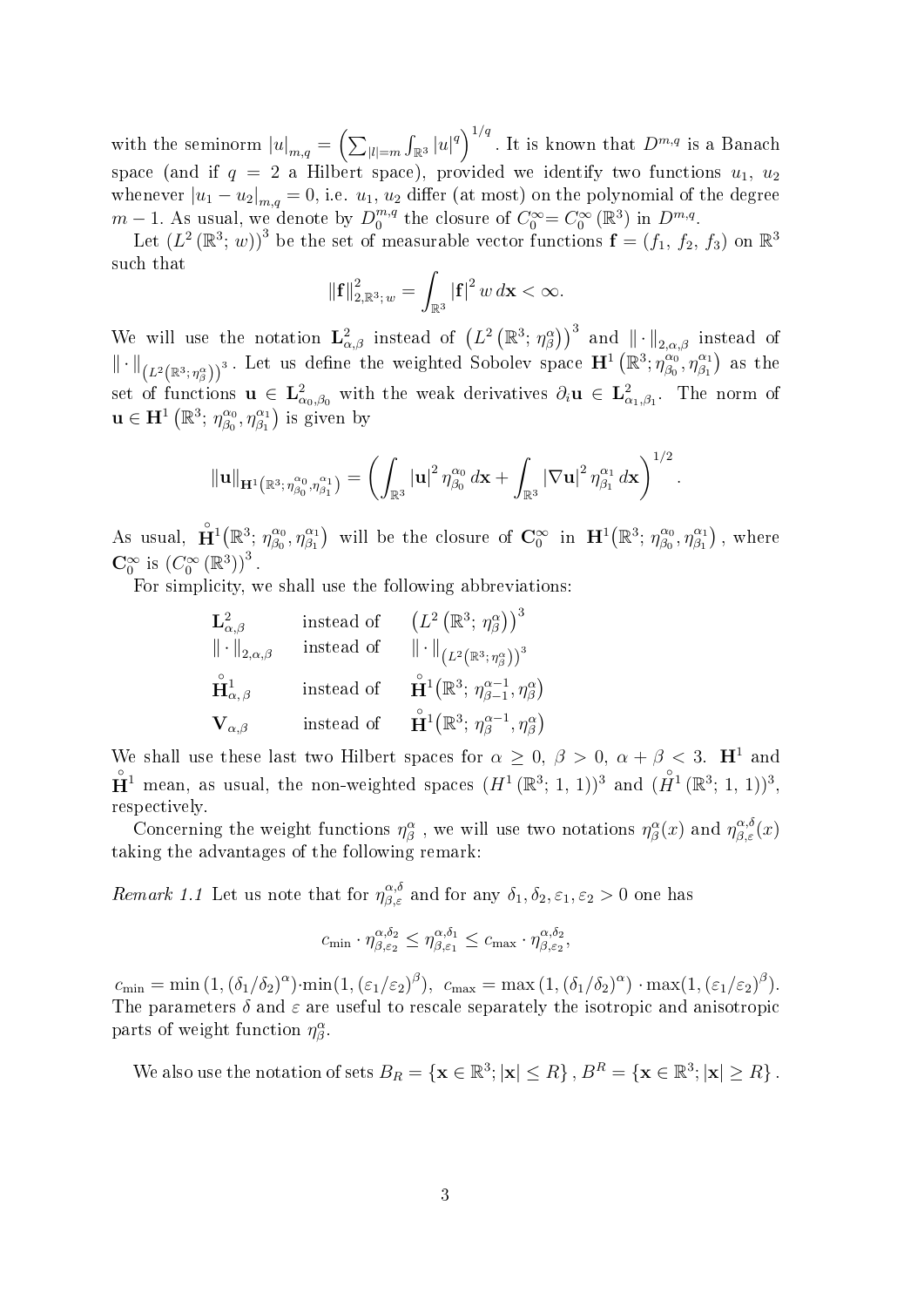### 1.3 Main results

The weighted estimates of the solution to the stationary classical Oseen problem were firstly obtained by R. Finn 1959, see [6], and then improved by R. Farwig  $[1]$  in 1992. see [15] for other comments and references.

Let us assume for a moment that pressure  $p$  is known. In solving the problem  $(1.1)-(1.3)$  with respect to **u** and p by means of a pure variational approach, we shall deal with the following equation:

$$
\nu \int_{\mathbb{R}^3} |\nabla \mathbf{u}|^2 w d\mathbf{x} + \nu \int_{\mathbb{R}^3} \mathbf{u} \nabla \mathbf{u} \cdot \nabla w d\mathbf{x} - \frac{k}{2} \int_{\mathbb{R}^3} |\mathbf{u}|^2 \partial_1 w d\mathbf{x}
$$
 (1.4)  

$$
-\frac{1}{2} \int_{\mathbb{R}^3} |\mathbf{u}|^2 \operatorname{div} (w \left[ \omega \times \mathbf{x} \right]) d\mathbf{x} = \int_{\mathbb{R}^3} \mathbf{f} \mathbf{u} \, w \, d\mathbf{x} - \int_{\mathbb{R}^3} \nabla p \cdot \mathbf{u} \, w \, d\mathbf{x}
$$

as we get integrating formally the product of  $(1.1)$  and w u with w an appropriate weight function. First, let us note that div  $(\eta^{\alpha}_{\beta} \; [\omega \times \mathbf{x}])$  equals zero for  $w = \eta^{\alpha}_{\beta}$ . The left hand side can be estimated from below:

$$
2^{-1}\nu\int_{\mathbb{R}^3} \left|\nabla\mathbf{u}\right|^2 w \,d\mathbf{x} + 2^{-1}\int_{\mathbb{R}^3} \left|\mathbf{u}\right|^2 \left(-\nu\left|\nabla w\right|^2/w - k\partial_1 w\right) d\mathbf{x} \tag{1.5}
$$

Because the term  $-\nu |\nabla w|^2/w - k\partial_1 w$  is known explicitly, we have the possibility to evaluate it from below by a small negative quantity in the form  $-C\,\eta_{\beta-1}^{\alpha-1}$  without any constraint in  $s(\cdot)$  (see Lemma 2.5).

An improved weighted Friedrichs-Poincaré type inequality in  $\hat{\mathbf{H}}^1_{\alpha,\,\beta}$  is necessary: it is the first main technical result of this paper. The obtained inequality allows us to compensate by the viscous Dirichlet integral the "small" negative contribution in the second integral of  $(1.5)$ . We finally prove the existence of a weak solution  $(1.1)$  -  $(1.3)$ in  $V_{\alpha,\beta}$  by the Lax-Milgram theorem.

The main results can be summarized in the following theorems (parameters  $\alpha$ ,  $\beta$ ,  $\delta$ ,  $\varepsilon$  are specified in Section 1.2):

**Theorem 1.2** Let  $\beta > 0$ . There are positive constants  $R_0$ ,  $c_0$ ,  $c_1$  depending on  $\alpha$ , β, δ, ε (explicit expressions of these constants are given by Lemma 2.3, essentially  $c_0 = O(\varepsilon^{-2} + \delta^{-2})$  and  $c_1 = O(\varepsilon^{-1} \delta^{-1})$  for  $\delta$  and  $\varepsilon$  tending to zero) such that for all  $\mathbf{v}\in\overset{\circ}{\mathbf{H}}_{\alpha,\ \beta}^{1}$ 

$$
\|\mathbf{v}\|_{2,\alpha-1,\beta-1}^2 \leq c_0 \int_{B_{R_0}} |\nabla \mathbf{v}|^2 \eta_{\beta}^{\alpha} d\mathbf{x} + c_1 \int_{B^{R_0}} |\nabla \mathbf{v}|^2 \eta_{\beta}^{\alpha} d\mathbf{x}.
$$
 (1.6)

**Theorem 1.3** (Existence and uniqueness) Let  $0 < \beta \leq 1$ ,  $0 \leq \alpha < y_1\beta$ ,  $f \in L^2_{\alpha+1,\beta}$ ,  $g \in W_0^{1,2}$  with supp $g = K \subset\subset \mathbb{R}^3$ , and  $\int_{\mathbb{R}^3} g \, d\mathbf{x} = 0$ ; y<sub>1</sub> will be precised in Lemma 4.3. Then there exists a unique weak solution  $\{u, p\}$  of the problem (1.1) - (1.3) such that  $\mathbf{u} \in \mathbf{V}_{\alpha,\beta}, p \in L^2_{\alpha,\beta-1}, \nabla p \in \mathbf{L}^2_{\alpha+1,\beta}$  and

$$
\|\mathbf{u}\|_{2,\alpha-1,\beta} + \|\nabla \mathbf{u}\|_{2,\alpha,\beta} + \|p\|_{2,\alpha,\beta-1} + \|\nabla p\|_{2,\alpha+1,\beta} \leq C \left( \|\mathbf{f}\|_{2,\alpha+1,\beta} + \|g\|_{1,2} \right).
$$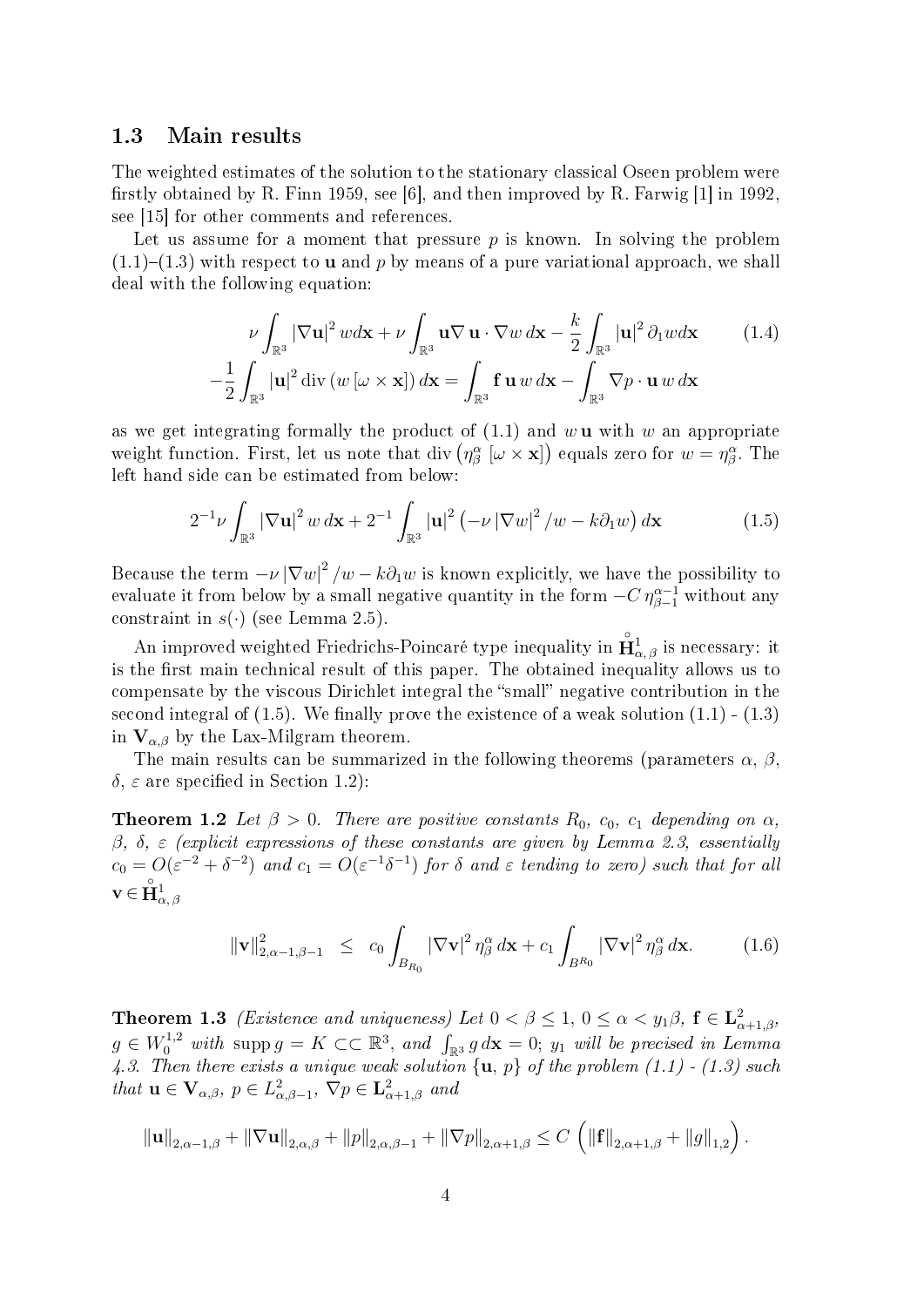## 2 Friedrichs-Poincaré inequality

In this section we derive an inequality of the Friedrichs-Poincaré type in weighted Sobolev spaces. We also recall some necessary technical assertions, for more details see [15].

**Proposition 2.1** For arbitrary  $\alpha, \beta \ge 0$  and  $\mathbf{x} \in \mathbb{R}^3$ ,  $\mathbf{x} \ne \mathbf{0}$ :

$$
\Delta \eta_{\beta}^{\alpha}(\mathbf{x}) \ge 2\beta \min(1, \beta) \varepsilon \delta \eta_{\beta-1}^{\alpha-1}(\mathbf{x})
$$

*Proof.* We introduce  $\beta^* = \min(\beta, 1)$  in an explicit expression of  $\Delta \eta^{\alpha}_{\beta}$ .

$$
\Delta \eta_{\beta}^{\alpha} = \left\{ \left( \alpha^{2} \delta^{2} \frac{1+\varepsilon s}{1+\delta r} - \alpha \delta^{2} \frac{1+\varepsilon s}{1+\delta r} \right) + 2\alpha \beta \delta \varepsilon \frac{s}{r} + 2\beta \left( \beta - 1 \right) \frac{\varepsilon}{r} (1+\delta r) \frac{\varepsilon s}{1+\varepsilon s} + 2\alpha \delta^{2} (1+\varepsilon s) \frac{1}{\delta r} + (1-\beta^{*} + \beta^{*}) 2\beta \frac{\varepsilon}{r} (1+\delta r) \right\} \eta_{\beta-1}^{\alpha-1},
$$

for  $r > 0$ . We denote the five terms in  $\{\}\$ by  $T_1, T_2, \ldots, T_5$ , and overwrite the previous relation as  $\Delta \eta_{\beta}^{\alpha} = \{ [T_1 + T_4] + T_2 + [T_3 + (1 - \beta^*) T_5] + \beta^* T_5 \} \eta_{\beta-1}^{\alpha-1}$  $\int_{\beta-1}^{\alpha-1}$ . Observing that  $T_5 \geq 2\beta \varepsilon \delta$ , the proposition is trivial.

**Proposition 2.2** Let  $\alpha \geq 0$ ,  $\beta \geq 0$ ,  $\delta > 0$ ,  $\varepsilon > 0$  and  $\kappa > 1$ . Then for  $\mathbf{x} \in \mathbb{R}^3$ ,  $|\mathbf{x}| \ge |\delta^{-1} - (2\varepsilon)^{-1}| (\kappa - 1)^{-1}$ :

$$
\left|\nabla\eta_{\beta}^{\alpha}\left(\mathbf{x}\right)\right|^{2} \leq 2\,\kappa\,\delta\,\varepsilon\,\left(\alpha+\beta\right)^{2}\left(\eta_{\beta-1/2}^{\alpha-1/2}\left(\mathbf{x}\right)\right)^{2} \tag{2.7}
$$

Let  $\alpha \geq 0$ ,  $\beta \geq 0$ ,  $\delta > 0$ ,  $\varepsilon > 0$  and  $(\beta - \alpha)(2\varepsilon - \delta) \geq 0$ . Then for  $\mathbf{x} \in \mathbb{R}^3$ ,  $\mathbf{x} \neq 0$ .

$$
\left|\nabla\eta_{\beta}^{\alpha}\left(\mathbf{x}\right)\right|^{2} \leq \left(\alpha\delta + 2\beta\varepsilon\right)^{2} \left(\eta_{\beta-1/2}^{\alpha-1/2}\left(\mathbf{x}\right)\right)^{2} \tag{2.8}
$$

*Proof.* If  $\beta = 0$  and  $\alpha = 0$  then both inequalities (2.7) and (2.8) are valid. Let us concentrate on the nontrivial cases:

For  $r > 0$ ,  $s \in [0, 2r]$ , we have that  $\partial g/\partial s > 0$ , where g is a function defined by relations:

$$
\begin{array}{rcl}\n\left|\nabla \eta^{\alpha}_{\beta}(\mathbf{x})\right|^{2} & = & g(s(\mathbf{x}), r(\mathbf{x})) \left(\eta^{\alpha-1/2}_{\beta-1/2}(\mathbf{x})\right)^{2}, \\
g(s, r) & \equiv & \alpha^{2} \delta^{2} \left(\frac{1+\varepsilon s}{1+\delta r}\right) + 2\alpha \beta \delta \varepsilon \frac{s}{r} + 2\beta^{2} \varepsilon^{2} \left(\frac{1+\delta r}{1+\varepsilon s}\right) \frac{s}{r}.\n\end{array}
$$

So,  $g(s, r)$  is increasing as a function of s and

$$
G(r) \equiv \max_{s \in [0,2r]} g(s,r) = g(2r,r)
$$
\n
$$
= \alpha^2 \delta^2 \frac{1 + 2\varepsilon r}{1 + \delta r} + 4\alpha \beta \delta \varepsilon + 4\beta^2 \varepsilon^2 \frac{1 + \delta r}{1 + 2\varepsilon r} \le 2\kappa (\alpha + \beta)^2 \delta \varepsilon
$$
\n(2.9)

for  $\kappa > 1$  and  $r \geq \left| \delta^{-1} - (2\varepsilon)^{-1} \right| (\kappa - 1)^{-1}$ . So, inequality (2.7) is proved.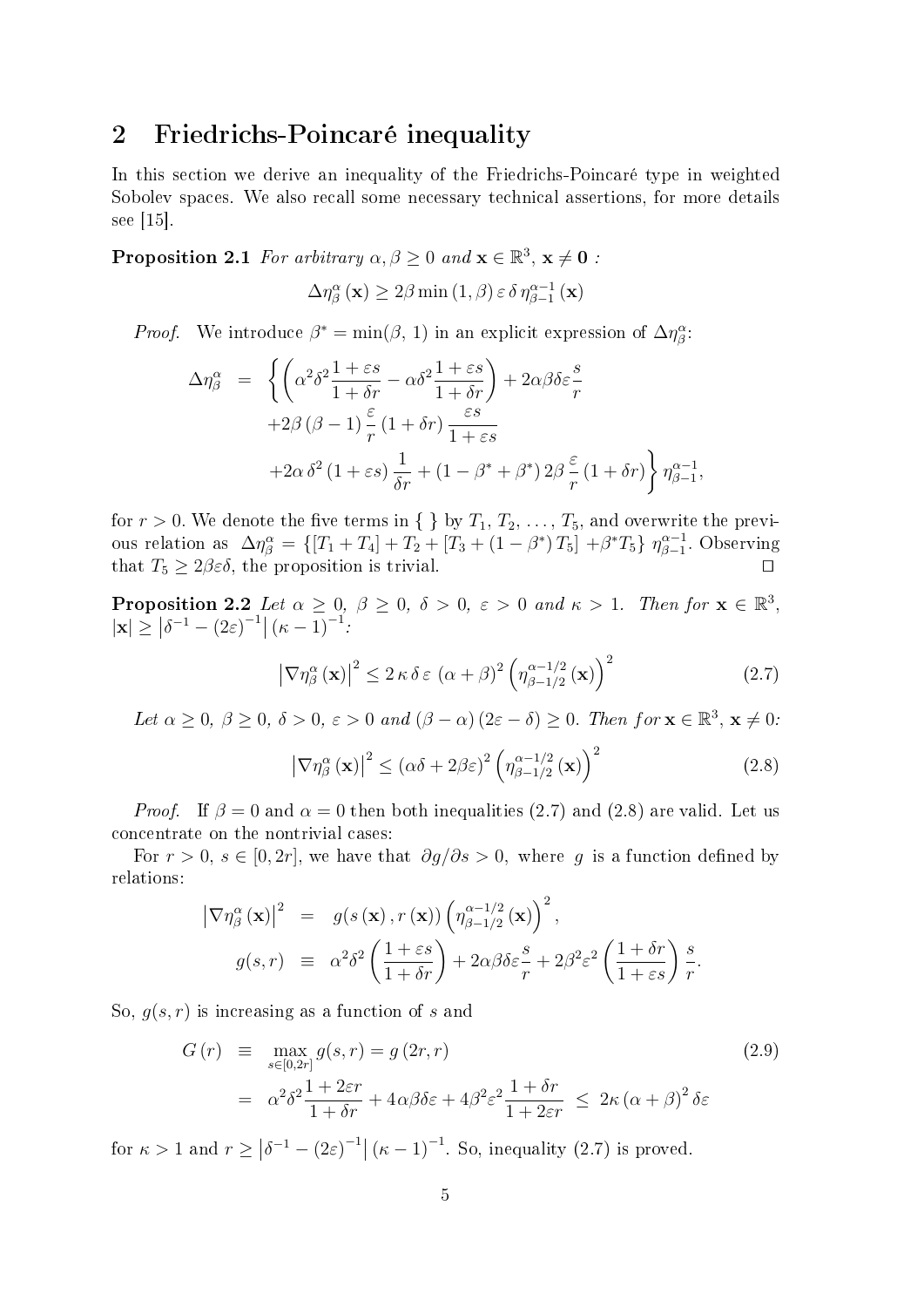To justify second inequality (2.8), we observe that for the given values of  $\alpha$ ,  $\beta$ ,  $\delta$ .  $\varepsilon$  and for  $r > 0$ ,  $G(r) \leq G(0)$ .

Next we derive an inequality of the Friedrichs-Poincaré type in the space  $\mathring{\mathbf{H}}_{\alpha,\beta}^1$ . It is necessary for our aim to get expressions of constants in this inequality. It follows from Proposition 2.1

**Lemma 2.3** Let  $\alpha \geq 0$ ,  $\beta > 0$ ,  $\alpha + \beta < 3$ ,  $\kappa > 1$ . Let  $\delta$  and  $\varepsilon$  be arbitrary positive constants, such that  $(\beta - \alpha) (2\varepsilon - \delta) \geq 0$ . Then for all  $\mathbf{u} \in \mathring{\mathbf{H}}_{\alpha,\beta}^1$ 

$$
\|\mathbf{u}\|_{2,\alpha-1,\beta-1}^2 \le c_0 \|\nabla \mathbf{u}\| B_{R_0}\|_{2,\alpha,\beta}^2 + c_1 \|\nabla \mathbf{u}\| B_{R_0}\|_{2,\alpha,\beta}^2, \qquad (2.10)
$$

where  $c_0 = [(\alpha \delta + 2\beta \varepsilon) / (\beta \beta^* \delta \varepsilon)]^2$ ,  $c_1 = [(2\kappa) / (\delta \varepsilon)] \cdot [(\alpha + \beta) / (\beta \beta^*)]^2$  $\Big\}$ and  $R_0 \geq$  $\left|\delta^{-1}-(2\varepsilon)^{-1}\right|(\kappa-1)^{-1}.$ 

Remark 2.4 Let us observe that if additionally  $\delta < 2\varepsilon$  and  $1 < \kappa \leq 2\varepsilon/\delta + \delta/(2\varepsilon) - 1$ then  $c_0 \geq c_1$ .

*Proof of Lemma 2.3* Due to the density of  $\mathbf{C}_0^{\infty}$  in  $\hat{\mathbf{H}}_{\alpha,\beta}^1$  it is sufficient to prove the inequality for all  $u \in \mathbf{C}_0^{\infty}$ . From Proposition 2.1 it follows that for  $v \in \mathbf{C}_0^{\infty}$ 

$$
2\beta\beta^*\delta\varepsilon \int_{\mathbb{R}^3 \setminus B_\rho} \mathbf{v}^2 \eta_{\beta-1}^{\alpha-1} d\mathbf{x} \le \int_{\mathbb{R}^3 \setminus B_\rho} \mathbf{v}^2 \Delta \eta_{\beta}^{\alpha} d\mathbf{x}
$$
  
\n
$$
= -2 \int_{\mathbb{R}^3 \setminus B_\rho} \mathbf{v} \nabla \mathbf{v} \cdot \nabla \eta_{\beta}^{\alpha} d\mathbf{x} + \int_{\partial B_\rho} \mathbf{v}^2 \nabla \eta_{\beta}^{\alpha} \cdot \mathbf{n} dS
$$
  
\n
$$
\leq \beta\beta^*\delta\varepsilon \int_{\mathbb{R}^3 \setminus B_\rho} \mathbf{v}^2 \eta_{\beta-1}^{\alpha-1} d\mathbf{x} + \frac{1}{\beta\beta^*\delta\varepsilon} \int_{\mathbb{R}^3 \setminus B_\rho} |\nabla \mathbf{v}|^2 |\nabla \eta_{\beta}^{\alpha}|^2 \eta_{-\beta+1}^{-\alpha+1} d\mathbf{x}
$$
  
\n
$$
+ \int_{\partial B_\rho} \mathbf{v}^2 \nabla \eta_{\beta}^{\alpha} \cdot \mathbf{n} dS.
$$

Hence, because the surface integral is a value of the order  $O(\rho^2)$ , we have:

$$
\beta \beta^* \delta \varepsilon \int_{\mathbb{R}^3} \mathbf{v}^2 \eta_{\beta - 1}^{\alpha - 1} d\mathbf{x} \le \frac{1}{\beta \beta^* \delta \varepsilon} \int_{\mathbb{R}^3} |\nabla \mathbf{v}|^2 |\nabla \eta_{\beta}^{\alpha}|^2 \eta_{-\beta + 1}^{-\alpha + 1} d\mathbf{x} \tag{2.11}
$$

By means of the Cauchy-Schwarz inequality and from Proposition 2.2 with  $\mathbb{R}^3 = B_{R_0} \cup$  $B^{R_0}, R_0 \geq |\delta^{-1} - (2\varepsilon)^{-1}| / (\kappa - 1)$  we finally get (2.10).

We will need some technical lemmas. Let us define  $F_{\alpha,\beta}(s,r;\nu)$  by the relation:

$$
F_{\alpha,\beta}\left(s,r;\,\nu\right)\cdot\eta_{\beta-1}^{\alpha-1}\equiv-\nu\left|\nabla\eta_{\beta}^{\alpha}\right|^{2}/\eta_{\beta}^{\alpha}-k\,\partial_{1}\,\eta_{\beta}^{\alpha}\tag{2.12}
$$

The following lemma gives the evaluation of  $F_{\alpha,\beta}(s,r;\nu)$  from below

**Lemma 2.5** Let  $0 \le \alpha < \beta$ ,  $\kappa > 1$ ,  $0 < \varepsilon \le (1/(2\kappa)) \cdot (k/\nu) \cdot ((\beta - \alpha)/\beta^2)$  and  $\delta$ ,  $\nu, k > 0$ . Then

$$
F_{\alpha,\beta}\left(s,r;\nu\right) - \left(1 - \kappa^{-1}\right)k\delta\varepsilon\left(\beta - \alpha\right)s \geq -\alpha\delta k\left(1 + \nu k^{-1}\alpha\delta\right) \tag{2.13}
$$

for all  $r > 0$  and  $s \in [0, 2r]$ .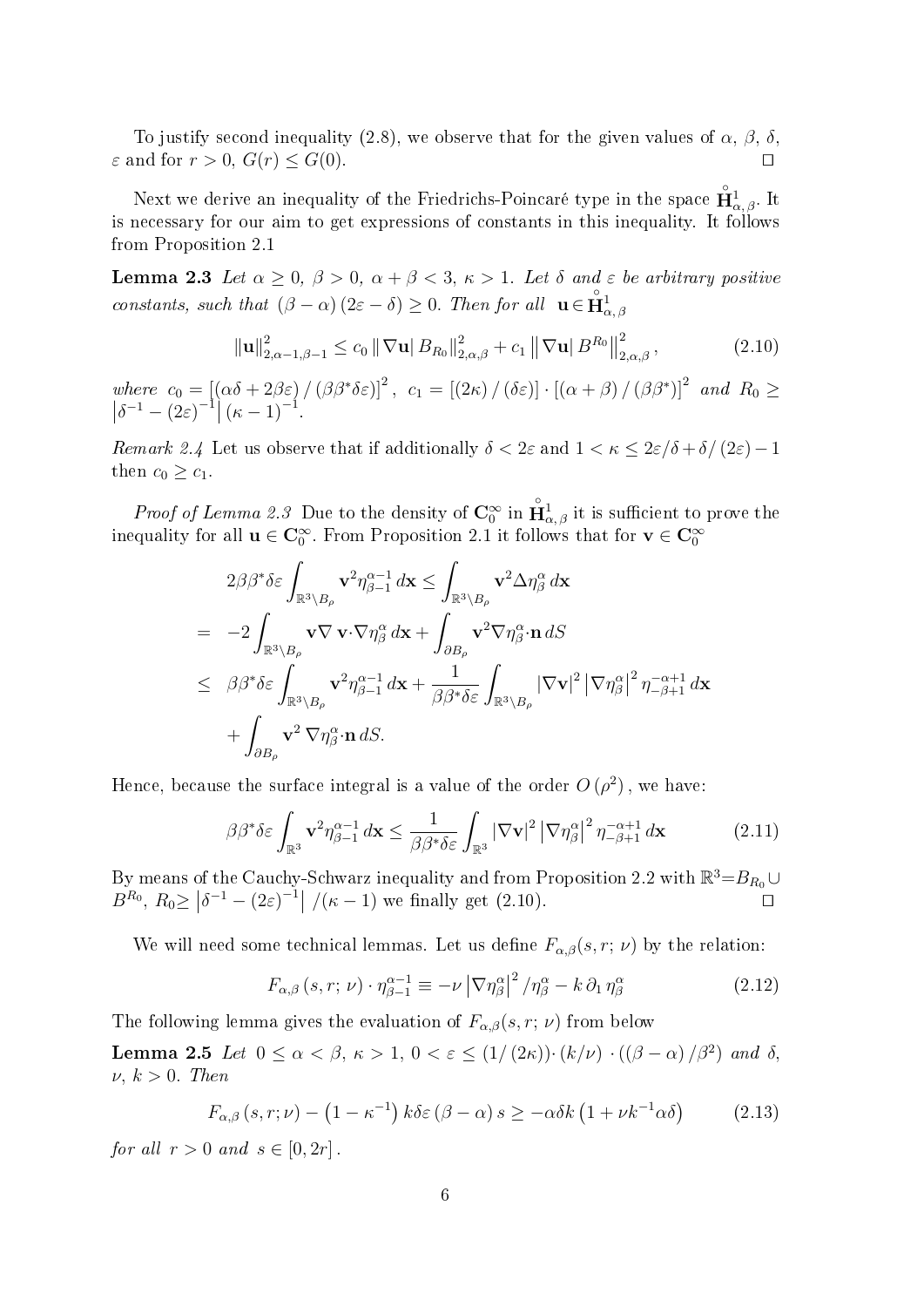*Proof.* Expressing the function  $F_{\alpha,\beta}(s,r;\nu)$  explicitly we get:

$$
F_{\alpha,\beta}(s,r;\nu) = -\nu\alpha^2\delta^2 \left(\frac{1+\varepsilon s}{1+\delta r}\right) - 2\nu\alpha\beta\delta\varepsilon \frac{s}{r} - 2\nu\beta^2\varepsilon^2 \left(\frac{1+\delta r}{1+\varepsilon s}\right)\frac{s}{r}
$$

$$
-k\alpha\delta \left(1+\varepsilon s\right)\frac{r-s}{r} + k\beta\varepsilon \left(1+\delta r\right)\frac{s}{r}
$$

For convenient use we subtract  $(1 - \kappa^{-1}) k \delta \varepsilon (\beta - \alpha) s$  from  $F_{\alpha,\beta}(s,r;\nu)$ . We observe (see Appendix A) that, for the given  $\alpha$ ,  $\beta$ ,  $\varepsilon$ ,  $\kappa$ , for all  $\delta$ ,  $\nu$ ,  $k > 0$  and for  $r >$ 0,  $F_{\alpha,\beta}(s,r;\nu) - (1 - \kappa^{-1}) k \delta \varepsilon (\beta - \alpha) s \geq F_{\alpha,\beta}(0,r;\nu)$ , which immediately gives inequality  $(2.13)$ .

The following technical proposition about the existence of a solution of an ordinary differential equation in a space of periodical functions we need in the proof of uniqueness of a solution of problem  $(1.1)-(1.3)$ , see the proof of Theorem 3.1, and also in the proof of existence of a solution of the problem for checking solenoidality of a constructed solution, see the proof of Theorem 4.4.

**Proposition 2.6** Let  $a \in \mathbb{C}$ , Re  $a > 0$ . Let  $f \in C^{\infty}(\mathbb{R})$  be a  $2\pi$ -periodical complex function. Then there is unique  $2\pi$ -periodical solution  $g \in C^{\infty}(\mathbb{R})$  of the equation

$$
g' + a\,g = f
$$

and the solution g can be expressed in the following form:

$$
g(\varphi) = \left(e^{2\pi a} - 1\right)^{-1} \int_0^{2\pi} e^{at} f(\varphi + t) dt = e^{-a\varphi} \int_{-\infty}^{\varphi} e^{at} f(t) dt
$$

Proof of the proposition follows from standard computations.

# 3 Uniqueness in  $\mathbb{R}^3$

In this section we will prove two theorems about uniqueness of a weak solution of problem  $(1.1)-(1.3)$ . The first method gives the uniqueness in "larger" function spaces. On the other hand the second method can be used without any change also in the case of an exterior domain. In the present paper we need only one of these two uniqueness results. But, the both theorems (the second formulated in an exterior domain) are necessary for extension the results of present paper onto the case of an exterior domain, see [12].

**Theorem 3.1** (Uniqueness in  $\mathbb{R}^3$ ) Let  $\{\mathbf{u}, p\}$  be a distributional solution of the problem  $(1.1)-(1.3)$  with  $f = 0$ ,  $g = 0$  such that  $u \in D_0^{1,2}$  and  $p \in L_{loc}^2$ . Then  $u = 0$  and  $p = const.$ 

*Proof.* From the condition  $\mathbf{u} \in \mathbf{D}_0^{1,2}$  we get  $\nabla \mathbf{u} \in \mathbf{L}^2$ ,  $\mathbf{u} \in \mathbf{L}^6$ ,  $\mathbf{u} \in \mathcal{S}'$ . Because  $\text{div } ((\omega \times \mathbf{x}) \cdot \nabla \mathbf{u} - \omega \times \mathbf{u}) = (\omega \times \mathbf{x}) \cdot \nabla \text{div } \mathbf{u} = 0$ , we have  $\Delta p = 0$ . Hence, applying Laplacian and the Fourier transform we get

$$
\Delta \left( -\nu \, \Delta \mathbf{u} + k \, \partial_1 \mathbf{u} - (\omega \times \mathbf{x}) \cdot \nabla \mathbf{u} + \omega \times \mathbf{u} \right) = \mathbf{0},
$$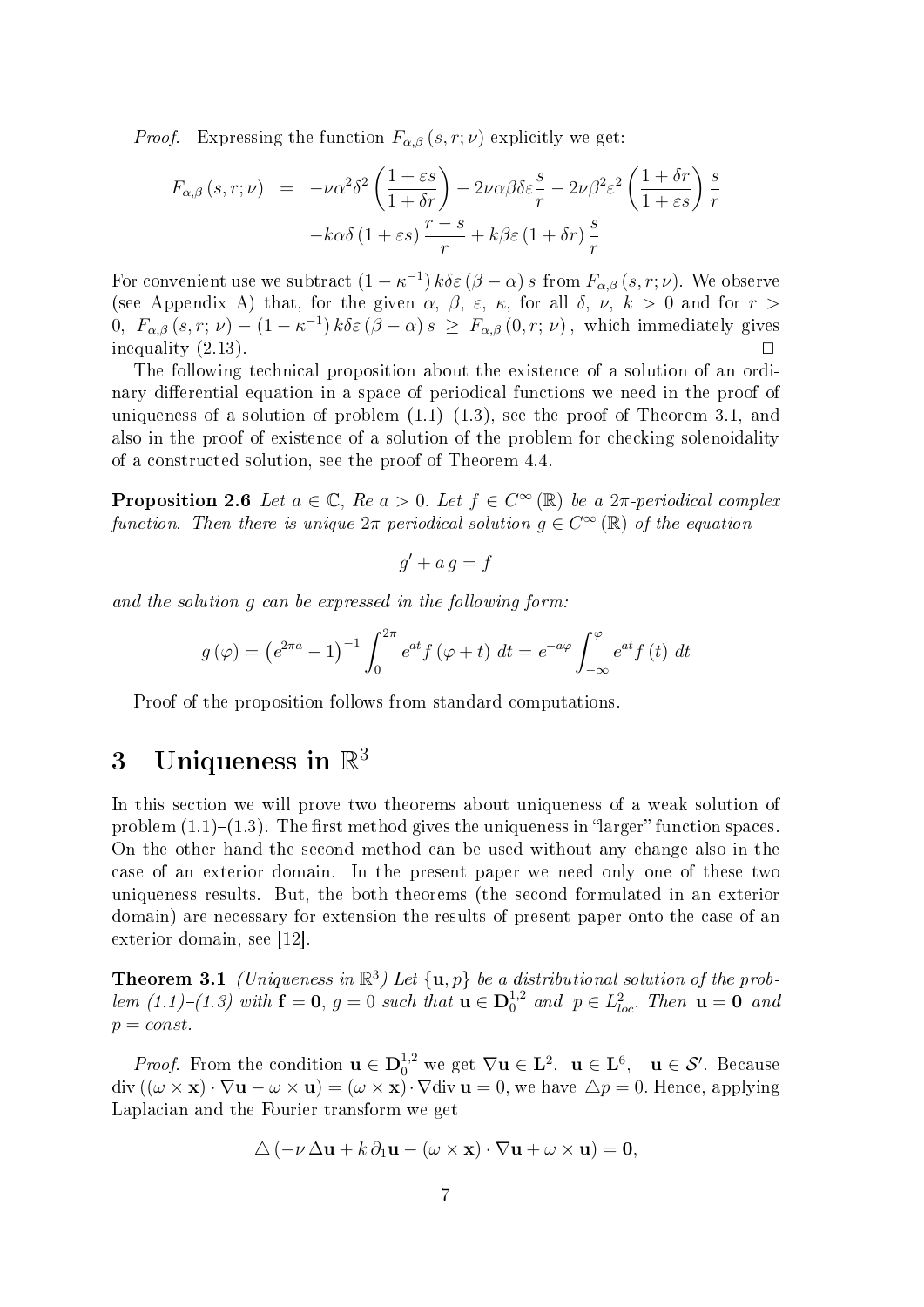$$
|\xi|^2 \left( \nu \, |\xi|^2 \, \widehat{\mathbf{u}} + i \, k \, \xi_1 \widehat{\mathbf{u}} - (\omega \times \xi) \cdot \nabla_{\xi} \widehat{\mathbf{u}} + \omega \times \widehat{\mathbf{u}} \right) = \mathbf{0} \qquad \text{in } \mathcal{S}'.
$$

Assuming the equation in cylindrical coordinates  $(\xi_1, \rho, \varphi)$ , and denoting  $T(\varphi) \hat{\mathbf{v}} =$  $\widehat{\mathbf{u}}(\xi_1, \rho, \varphi)$ , where

$$
T(\varphi) = \begin{bmatrix} 1, & 0, & 0 \\ 0, & \cos(\varphi), & -\sin(\varphi) \\ 0, & \sin(\varphi), & \cos(\varphi) \end{bmatrix},
$$

we get

$$
|\xi|^2 \left\{ -\partial_{\varphi} \widehat{\mathbf{v}} + \left[ (\nu/\widetilde{\omega}) |\xi|^2 + i (k/\widetilde{\omega}) \xi_1 \right] \widehat{\mathbf{v}} \right\} = \mathbf{0} \text{ in } \mathcal{S}'. \tag{3.14}
$$

We will show that from this equation follows that supp  $\hat{\mathbf{v}} \subset \{0\}$ , and due to the definition of  $\hat{\mathbf{v}}$  we will have also supp  $\hat{\mathbf{u}} \subset \{0\}$ . This means that **u** is a polynomial of  $x_1, x_2, x_3$ . Because  $\mathbf{u} \in \mathbf{L}^6$  we get  $\mathbf{u} = 0$ . Substituting into (1.1) we get  $\nabla p = 0$  and  $p = const.$ 

So, we have to prove that for an arbitrary real vector function  $\Psi \in \mathbf{C}_0^\infty \left( \mathbb{R}^3 \setminus \{\mathbf{0}\} \right)$ defined for  $[\xi_1, \xi_2, \xi_3] \in \mathbb{R}^3$  we have  $\langle \hat{\mathbf{v}}, \Psi \rangle = 0$ . If for each  $\Psi \in \mathbf{C}_0^{\infty}(\mathbb{R}^3 \setminus \{\mathbf{0}\})$  there is a function  $\Phi \in \mathbf{C}_0^{\infty}(\mathbb{R}^3 \setminus \{\mathbf{0}\})$  such that

$$
\partial_{\varphi} \left( |\xi|^2 \Phi \right) + \left[ (\nu/\widetilde{\omega}) |\xi|^2 + i \left( k/\widetilde{\omega} \right) \xi_1 \right] \left( |\xi|^2 \Phi \right) = \Psi \tag{3.15}
$$

then from (3.14) follows:

$$
0 = \langle |\xi|^2 \left\{ -\partial_{\varphi} \hat{\mathbf{v}} + \left[ (\nu/\widetilde{\omega}) |\xi|^2 + i \left( k/\widetilde{\omega} \right) \xi_1 \right] \hat{\mathbf{v}} \right\}, \Phi \rangle
$$
  
=  $\langle \hat{\mathbf{v}}, \partial_{\varphi} (|\xi|^2 \Phi) + \left[ (\nu/\widetilde{\omega}) |\xi|^2 + i \left( k/\widetilde{\omega} \right) \xi_1 \right] (|\xi|^2 \Phi) \rangle = \langle \hat{\mathbf{v}}, \Psi \rangle$ 

Hence, the proof of supp  $\hat{\mathbf{v}} \subset \{0\}$  is reduced to the solvability of (3.15). First we note that it is sufficient to solve the equation

$$
\partial_{\varphi}\zeta + \left( \left( \nu/\widetilde{\omega} \right) \left| \xi \right|^{2} + i \left( k/\widetilde{\omega} \right) \xi_{1} \right) \zeta = \Psi \tag{3.16}
$$

because the division on the expression  $|\xi|^2$  defines the one-to-one correspondence of the space  $\mathbf{C}_0^{\infty}(\mathbb{R}^3 \setminus \{\mathbf{0}\})$  onto  $\mathbf{C}_0^{\infty}(\mathbb{R}^3 \setminus \{\mathbf{0}\})$ .

To analyze the equation (3.16) we assume this equation in cylindrical coordinates  $[\xi_1, \rho, \varphi], \ \rho = (\xi_2^2 + \xi_3^2)^{1/2}$ . For an arbitrary real vector function  $\Psi \in \mathbf{C}_0^{\infty}(\mathbb{R}^3 \setminus {\mathbf{0}})$ defined for  $[\xi_1, \xi_2, \xi_3] \in \mathbb{R}^3$  we define  $f(t) := \Psi(\xi_1, \rho \cos t, \rho \sin t)$ ,  $a := (\nu/\widetilde{\omega}) |\xi|^2 +$ <br>i(k/ $\widetilde{\omega}$ )  $\xi$  -assuming  $\widetilde{\omega} > 0$ . Using the Proposition 3.6 we get the solution of (3.16)  $i(k/\tilde{\omega})\xi_1$ , assuming  $\tilde{\omega} > 0$ . Using the Proposition 2.6 we get the solution of (3.16) in the form

$$
\zeta(\xi_1, \rho, \varphi) = \left\{ \exp \left[ 2\pi \left( \frac{\nu}{\tilde{\omega}} |\xi|^2 + i \frac{k}{\tilde{\omega}} \right) \right] - 1 \right\}^{-1}
$$

$$
\cdot \int_0^{2\pi} \exp \left[ \left( \frac{\nu}{\tilde{\omega}} |\xi|^2 + i \frac{k}{\tilde{\omega}} \xi_1 \right) t \right] \Psi(\xi_1, \rho \cos(t + \varphi), \rho \sin(t + \varphi)) dt.
$$

It is easy to see that function  $\zeta$  as the function of  $[\xi_1, \xi_2, \xi_3]$  is infinitely differentiable with respect to these variables and  $\zeta \in \mathbb{C}_0^{\infty}(\mathbb{R}^3 \setminus \{0\})$ . Finally we put  $\Phi = \zeta / |\xi|^2$ .  $\Box$ 

**Theorem 3.2** Let  $\{u, p\}$  be a distributional solution of the problem (1.1)–(1.3) with  $f = 0$  and  $g = 0$  such that  $u \in V_{0,0}$  and  $p \in L_{-1,0}^2$ . Then  $u = 0$  and  $p = 0$ .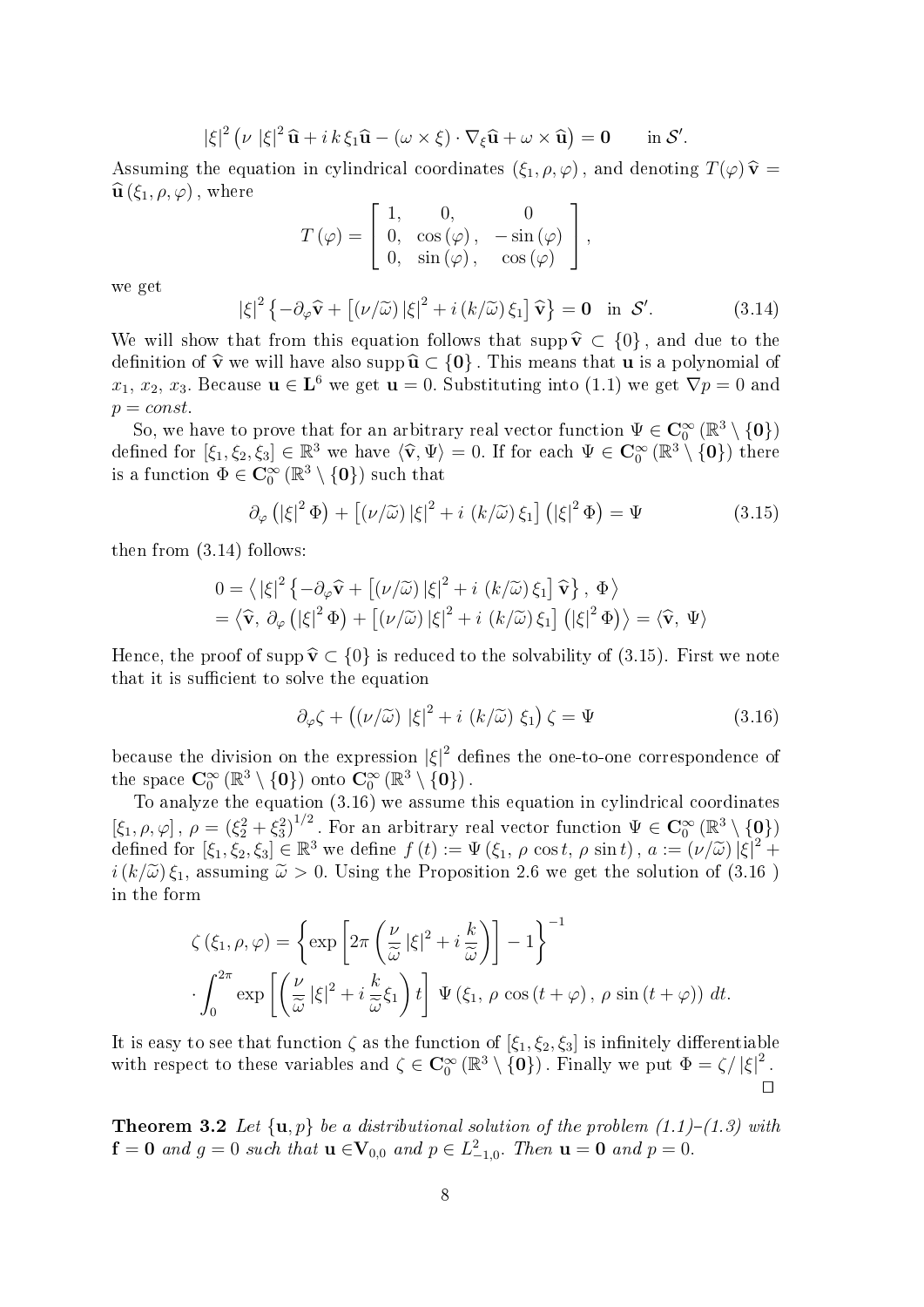*Proof.* Let  $\Phi = \Phi(z) \in C_0^{\infty}(\langle 0, +\infty)$  be a non-increasing cut-off function such that  $\Phi(z) \equiv 1$  for  $z < 1/2$  and  $\Phi(z) \equiv 0$  for  $z > 1$ . Let  $|\Phi'| \leq 3$ . Let  $\Phi_R \equiv \Phi_R(\mathbf{x}) \equiv$  $\Phi(|\mathbf{x}|/R)$ . We have  $|\nabla \Phi_R| \leq 3/R$  and  $|\partial_1 \Phi_R| \leq 3/R$  for  $\mathbf{x} \in \mathbb{R}^3$ ,  $R/2 \leq |\mathbf{x}| \leq R$ . Let  ${R_i} \in \mathbb{R}$  be an increasing sequence of radii with the limit  $+\infty$ . So we have that  $\mathbf{u}_j \equiv \mathbf{u} \cdot \Phi_{R_j} \in \mathring{\mathbf{H}}^1$ , and  $\{\mathbf{u}_j\}$  is a sequence of functions with limit **u** in the space  $\mathbf{V}_{0,0}$ . Using the (non-solenoidal) test functions  $\varphi = \mathbf{u} \Phi_{R_j}^2 = \mathbf{u}_j \Phi_{R_j} \in \mathbf{H}^1$  for equation (1.1) we get:

$$
\nu \int_{\mathbb{R}^3} \nabla \mathbf{u} \cdot \nabla \left( \mathbf{u} \, \Phi_{R_j}^2 \right) \, d\mathbf{x} + k \int_{\mathbb{R}^3} \partial_1 \mathbf{u} \cdot \mathbf{u} \, \Phi_{R_j}^2 \, d\mathbf{x} \tag{3.17}
$$
\n
$$
+ \int_{\mathbb{R}^3} \left( \omega \times \mathbf{x} \right) \cdot \nabla \mathbf{u} \cdot \mathbf{u} \, \Phi_{R_j}^2 \, d\mathbf{x} + \int_{\mathbb{R}^3} \nabla p \cdot \mathbf{u} \, \Phi_{R_j}^2 \, d\mathbf{x} = 0
$$

Using in (3.17) relation  $\nabla \mathbf{u} \cdot \nabla \left( \mathbf{u} \, \Phi_{R_j}^2 \right) = |\nabla \mathbf{u}_j|^2 - \nabla \Phi_{R_j} \cdot \nabla \Phi_{R_j} \mathbf{u}^2$ , integrating by parts, we get after some evident rearrangements

$$
\nu \int_{\mathbb{R}^3} |\nabla \mathbf{u}_j|^2 \, d\mathbf{x} - \frac{1}{2} \int_{\mathbb{R}^3} \operatorname{div} (\omega \times \mathbf{x}) \, \mathbf{u}_j^2 \, d\mathbf{x} \n- \frac{k}{2} \int_{\mathbb{R}^3} \mathbf{u}^2 \, \partial_1 \Phi_{R_j}^2 \, d\mathbf{x} - \frac{1}{2} \int_{\mathbb{R}^3} \mathbf{u}^2 \, (\omega \times \mathbf{x}) \cdot \nabla \Phi_{R_j}^2 \, d\mathbf{x} \n- \nu \int_{\mathbb{R}^3} |\nabla \Phi_{R_j}|^2 \, \mathbf{u}^2 \, d\mathbf{x} - \int_{\mathbb{R}^3} p \mathbf{u} \cdot \nabla \left( \Phi_{R_j}^2 \right) \, d\mathbf{x} = 0.
$$
\n
$$
\nu \int_{\mathbb{R}^3} |\nabla \mathbf{u}_j|^2 \, d\mathbf{x} \le C \left( \int_{B_{R_j}^{R_j/2}} \mathbf{u}^2 r^{-1} \, d\mathbf{x} + \int_{B_{R_j}^{R_j/2}} |p| \, |\mathbf{u}| \, r^{-1} \, d\mathbf{x} \right).
$$

 $\mathbf{u} \in \mathbf{L}^2_{-1,0}, p \in L^2_{-1,0}, p\mathbf{u} \in \mathbf{L}^1_{-1,0}$ . So, for  $j \to \infty$  we get  $\int_{\mathbb{R}^3} |\nabla \mathbf{u}|^2 dx \leq 0$ . Hence, the function  $\nabla$ **u** = 0 a.e. in  $\mathbb{R}^3$ , and this means **u** is a constant a.e. in  $\mathbb{R}^3$ . From  $u \in L^2_{-1,0}$  follows that  $u = 0$  a.e. in  $\mathbb{R}^3$ . Using now an arbitrary test function  $\phi$  for equation (1.1), we get  $\int_{\mathbb{R}^3} \nabla p \phi d\mathbf{x} = 0$ . So, the function  $\nabla p = 0$  a.e. in  $\mathbb{R}^3$ , and this means p is a constant a.e. in  $\mathbb{R}^3$ . From  $p \in L^2_{-1,0}$  follows that  $p = 0$  a.e. in  $\mathbb{R}^3$ , and the uniqueness is proved.  $\Box$ 

## 4 Existence of a solenoidal solution

In this section we will construct a weak solution of the problem assuming that  $g = 0$ .

## 4.1 Existence of the pressure in  $\mathbb{R}^3$

If there exist distributions  $\mathbf{u}, p$  satisfying

$$
-\nu \Delta \mathbf{u} + k \partial_1 \mathbf{u} - (\omega \times \mathbf{x}) \cdot \nabla \mathbf{u} + \omega \times \mathbf{u} + \nabla p = \mathbf{f} \quad \text{in } \mathbb{R}^3
$$
  
div  $\mathbf{u} = 0$  in  $\mathbb{R}^3$ 

then pressure  $p$  satisfies the equation

$$
\Delta p = \text{div } \mathbf{f} \tag{4.18}
$$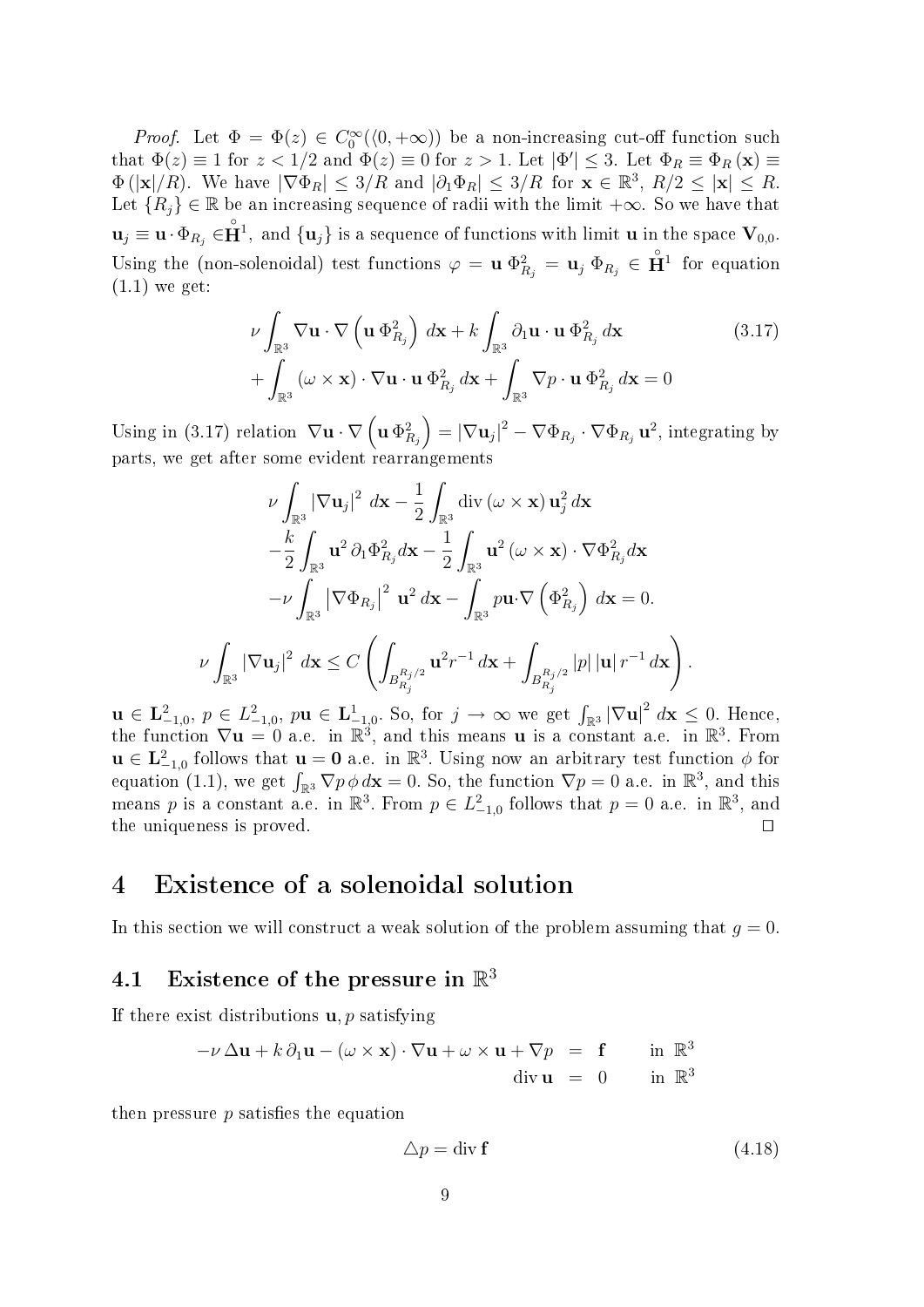because div  $((\omega \times \mathbf{x}) \cdot \nabla \mathbf{u} - \omega \times \mathbf{u}) = (\omega \times \mathbf{x}) \cdot \nabla \text{div } \mathbf{u} = 0$ , and  $\text{div}(\Delta \mathbf{u} + k \partial_1 \mathbf{u}) = 0$ provided div  $\mathbf{u} = 0$ .

Let E be the fundamental solution of the Laplace equation, i.e.  $\mathcal{E} = -1/(4\pi r)$ . Assuming firstly  $f \in C_0^{\infty}$  we have  $p = \mathcal{E} \star$ div  $f$  and  $\nabla p = \nabla \mathcal{E} \star$ div  $f$  and so,  $p = \nabla \mathcal{E} \star f$ and  $\nabla p=\nabla^2\mathcal{E}\star\mathbf{f}.$  It is well known that both formulas can be extended for  $\mathbf{f}\in\mathbf{L}^2_{\alpha+1,\,\beta}$ with  $0 < \beta < 1$  and  $-2 < \alpha + \beta < 2$  (the last convolution  $\nabla p = \nabla^2 \mathcal{E} \star \mathbf{f}$  due to the fact that  $\nabla^2 \mathcal{E}$  is the singular kernel of the Calderon-Zygmund type and that  $\eta^{\alpha+1}_\beta$ β belongs to the Muckenhoupt class of weights  $A_2$ ), see [2, Thm. 3.2, Thm 5.5], [14, Thm. 4.4, Thm 5.4, where the theorems are formulated for the pressure part  $\mathcal P$  of the fundamental solution of the classical Oseen problem, so  $\mathcal{P} = \nabla \mathcal{E}$  and  $\nabla \mathcal{P} = \nabla^2 \mathcal{E}$ . For  $f \in L^2_{\alpha+1,\beta}$  we get  $p \in L^2_{\alpha,\beta-1}$  and  $\nabla p \in L^2_{\alpha+1,\beta}$ , and there are positive constants  $C_1, C_2$  such that the following estimates are satisfied:

$$
||p||_{2,\alpha,\beta-1}^{2} \leq C_{1} ||\mathbf{f}||_{2,\alpha+1,\beta}^{2}, \quad ||\nabla p||_{2,\alpha+1,\beta}^{2} \leq C_{2} ||\mathbf{f}||_{2,\alpha+1,\beta}^{2}
$$
 (4.19)

## 4.2 The problem in  $B_R$ .

We will study in this section the existence of a weak solution of the following problem in a bounded domain  $B_R$ , pressure p is assumed here to be known, the right hand side  $\mathbf{f} - \nabla p = \mathbf{f} \in \mathbf{L}^2_{\alpha+1,\beta}$ :

$$
-\nu\Delta\mathbf{u} + k\,\partial_1\mathbf{u} - (\omega \times \mathbf{x}) \cdot \nabla\mathbf{u} + \omega \times \mathbf{u} = \tilde{\mathbf{f}} \quad \text{in } B_R \tag{4.20}
$$

$$
\mathbf{u} = 0 \quad \text{on } \partial B_R \tag{4.21}
$$

We show the existence of a weak solution  $\mathbf{u}_R \in \mathbf{\hat{H}}(B_R)$ . Following (1.4), (1.5) again with  $w = \eta_{\beta_0}^0$ ,  $\beta_0 \in (0, 1]$ , using notation  $(2.12)$ , let us introduce a continuous bilinear form  $\widetilde{Q}(\cdot,\cdot)$  on  $\mathbf{\hat{H}}(B_R) \times \mathbf{\hat{H}}(B_R)$ :

$$
\widetilde{Q}(\mathbf{u}, \mathbf{v}) = \int_{B_R} \nu \nabla \mathbf{u} \cdot \nabla (\mathbf{v} \cdot \eta_{\beta_0}^0) d\mathbf{x} + k \int_{B_R} \partial_1 \mathbf{u} \cdot (\mathbf{v} \eta_{\beta_0}^0) d\mathbf{x} \n+ \int_{B_R} (\omega \times \mathbf{x}) \cdot \nabla \mathbf{u} (\mathbf{v} \eta_{\beta_0}^0) d\mathbf{x}, \n\widetilde{Q}(\mathbf{v}, \mathbf{v}) \ge 2^{-1} \nu \int_{B_R} |\nabla \mathbf{v}|^2 \eta_{\beta_0}^0 d\mathbf{x} + 2^{-1} \int_{B_R} \mathbf{v}^2 F_{0, \beta_0} (s, r; \nu) \eta_{\beta_0 - 1}^{-1} d\mathbf{x}.
$$
\n(4.22)

**Lemma 4.1** Let  $0 < \beta_0 \le 1$ . Then, for all  $f \in L^2_{1,\beta_0}(B_R)$ ,  $\varepsilon_0 < (1/2) \cdot (k/\nu) \cdot (1/\beta_0)$ ,  $\eta_{\beta_0}^{\alpha} \equiv \eta_{\beta_0,\varepsilon_0}^{\alpha,\varepsilon_0}$  $\mathcal{B}_{\beta_0,\varepsilon_0}^{\alpha,\varepsilon_0}$ , there exists unique  $\mathbf{u}_R \in \mathbf{\hat{H}}(B_R)$  such that for all  $\mathbf{v} \in \mathbf{\hat{H}}(B_R)$ 

$$
\widetilde{Q}(\mathbf{u}_R, \mathbf{v}) = \int_{B_R} \widetilde{\mathbf{f}} \cdot \mathbf{v} \eta_{\beta_0}^0 d\mathbf{x}.
$$
 (4.23)

*Proof.* Bilinear form  $\tilde{Q}$  is coercive, i.e. there exists a constant  $C_R > 0$  such that  $\widetilde{Q}(\mathbf{v}, \mathbf{v}) \geq C_R ||\mathbf{v}||^2$ , where  $||\cdot||$  is here the norm in the space  $\mathbf{H}(B_R)$ . Indeed, we get

$$
\widetilde{Q}(\mathbf{v}, \mathbf{v}) \ge \frac{\nu}{2} \int_{B_R} |\nabla \mathbf{v}|^2 \eta_{\beta_0}^0 d\mathbf{x} + \frac{1}{2} \int_{B_R} \mathbf{v}^2 F_{0,\beta_0}(s, r; \nu) \eta_{\beta_0 - 1}^{-1} d\mathbf{x}
$$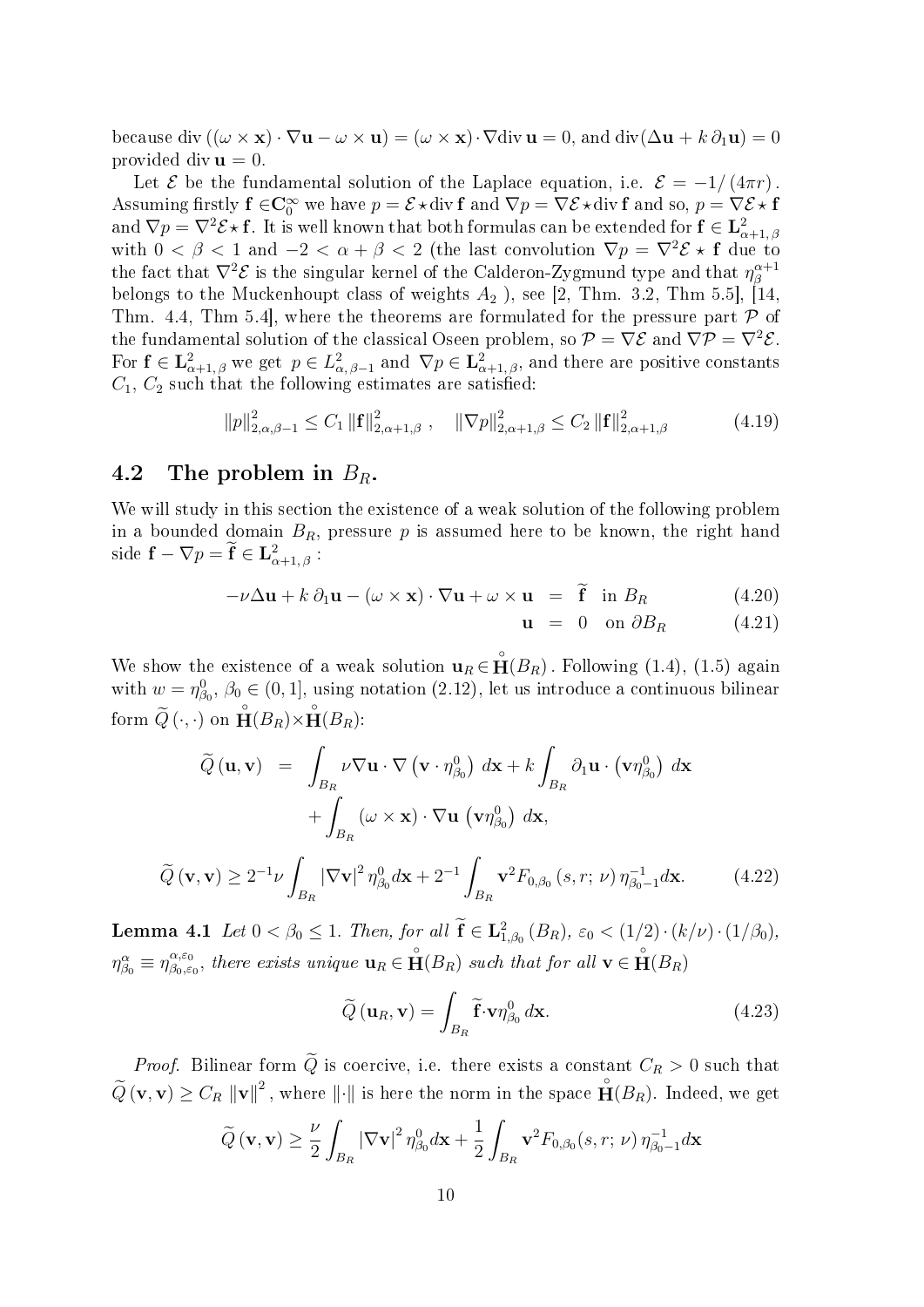Because  $\varepsilon_0 < (1/2) \cdot (k/\nu) \cdot (1/\beta_0)$  there is a constant  $\kappa$  satisfying all previous conditions and additionally  $\varepsilon_0 \leq (1/2\kappa) \cdot (k/\nu) \cdot (1/\beta_0)$ . Because  $\alpha = 0$  we get from Lemma 2.5

$$
\int_{B_R} \mathbf{v}^2 F_{0,\beta_0}(s,r;\nu) \,\eta_{\beta_0-1}^{-1} d\mathbf{x} \ge (1-\kappa^{-1}) \, k \varepsilon_0^2 \beta_0 \int_{B_R} \mathbf{v}^2 \eta_{\beta_0-1}^{-1} s \, d\mathbf{x},
$$
  

$$
\widetilde{Q}(\mathbf{v}, \mathbf{v}) \ge \frac{\nu}{2} \int_{B_R} |\nabla \mathbf{v}|^2 \,\eta_{\beta_0}^0 d\mathbf{x} + \frac{1}{2} \left(1 - \frac{1}{\kappa}\right) k \varepsilon_0 \beta_0 \int_{B_R} \mathbf{v}^2 \eta_{\beta_0-1}^{-1} (\varepsilon_0 s) \, d\mathbf{x}.
$$

Using Lemma 2.3 and Remark 2.4 we derive:

$$
\widetilde{Q}(\mathbf{v}, \mathbf{v}) \geq \frac{\nu}{4} \int_{B_R} |\nabla \mathbf{v}|^2 \eta_{\beta_0}^0 d\mathbf{x} + \frac{\nu}{16} \varepsilon_0^2 \beta_0^2 \int_{B_R} \mathbf{v}^2 \eta_{\beta_0 - 1}^{-1} d\mathbf{x}
$$
\n
$$
+ \frac{1}{2} \left( 1 - \frac{1}{\kappa} \right) k \varepsilon_0 \beta_0 \int_{B_R} \mathbf{v}^2 \eta_{\beta_0 - 1}^{-1} (\varepsilon_0 s) d\mathbf{x}
$$
\n
$$
\geq \left( 1 - \frac{1}{\kappa} \right) \frac{\nu}{4} \min \left\{ 1, \frac{1}{4} \varepsilon_0^2 \beta_0^2, 2 \frac{k}{\nu} \beta_0 \varepsilon_0 \right\}
$$
\n
$$
\cdot \left( \int_{B_R} |\nabla v|^2 \eta_{\beta_0}^0 d\mathbf{x} + \int_{B_R} \mathbf{v}^2 \eta_{\beta_0}^{-1} d\mathbf{x} \right)
$$
\n
$$
\widetilde{Q}(\mathbf{v}, \mathbf{v}) \geq C_R \left( \int_{B_R} |\nabla \mathbf{v}|^2 d\mathbf{x} + \int_{B_R} \mathbf{v}^2 d\mathbf{x} \right) = C_R ||\mathbf{v}||^2, \tag{4.25}
$$

where  $C_R = (\nu/4) \cdot (1 - \kappa^{-1}) \cdot \min\{1, \varepsilon_0^2 \beta_0^2/4, 2(k/\nu) \beta \varepsilon_0\} \cdot (1 + \varepsilon_0 R)$ . Using Lax-Milgram theorem we get that there is  $\mathbf{u}_R \in \mathbf{H}(B_R)$  such that (4.23) is satisfied.  $\square$ 

Remark 4.2 An arbitrary function  $\Phi \in \mathbf{H}(B_R)$  can be expressed in the form  $\Phi =$  $\phi\,\eta^0_{\beta_0},$  where  $\phi$  is a function from  $\check{\mathbf{H}}(B_R).$  Therefore we have for  $\mathbf{u}_R$ 

$$
Q(\mathbf{u}_R, \mathbf{\Phi}) = \int_{B_R} \widetilde{\mathbf{f}} \cdot \mathbf{\Phi} \, d\mathbf{x},\tag{4.26}
$$

for an all  $\pmb{\Phi} \in \mathring{\mathbf{H}}(B_R)$  where by the definition  $Q(\mathbf{u}_R, \pmb{\Phi}) \equiv Q\left(\mathbf{u}_R, \phi \cdot \eta_{\beta_0}^0\right) \equiv \widetilde{Q}\left(\mathbf{u}_R, \phi\right)$ .

### 4.3 Uniform estimates of  $u_R$

Our next aim is to prove that the weak solutions  $\mathbf{u}_R$  of (4.23) are uniformly bounded in  $V_{\alpha,\beta}$  as  $R \to +\infty$ .

Let  $y_1$  be the unique real solution of the algebraic equation  $4y^3 + 8y^2 + 5y - 1 = 0$ . It is easy to verify that  $y_1 \in (0, 1)$ . We will explain later, why the control of  $\alpha/\beta$  by  $y_1$  is necessary.

**Lemma 4.3** Let  $0 < \beta \leq 1$ ,  $0 \leq \alpha < y_1\beta$ ,  $f \in L^2_{\alpha+1,\beta}$ . Then, as  $R \to +\infty$ , the weak solutions  $\mathbf{u}_R$  of (4.23) given by Lemma 4.1 are uniformly bounded in  $\mathbf{V}_{\alpha,\beta}$ . There is a constant  $c > 0$ , which does not depend on R such that

$$
\int_{\mathbb{R}^3} \tilde{\mathbf{u}}_R^2 \eta_{\beta}^{\alpha-1} d\mathbf{x} + \int_{\mathbb{R}^3} |\nabla \tilde{\mathbf{u}}_R|^2 \eta_{\beta}^{\alpha} d\mathbf{x} \le c \int_{\mathbb{R}^3} \left| \tilde{\mathbf{f}} \right|^2 \eta_{\beta}^{\alpha+1} d\mathbf{x} \tag{4.27}
$$

for all R greater than some  $R_0 > 0$ ,  $\tilde{\bf u}_R$  being extension by zero of  ${\bf u}_R$  on  $\mathbb{R}^3 \setminus B_R$ .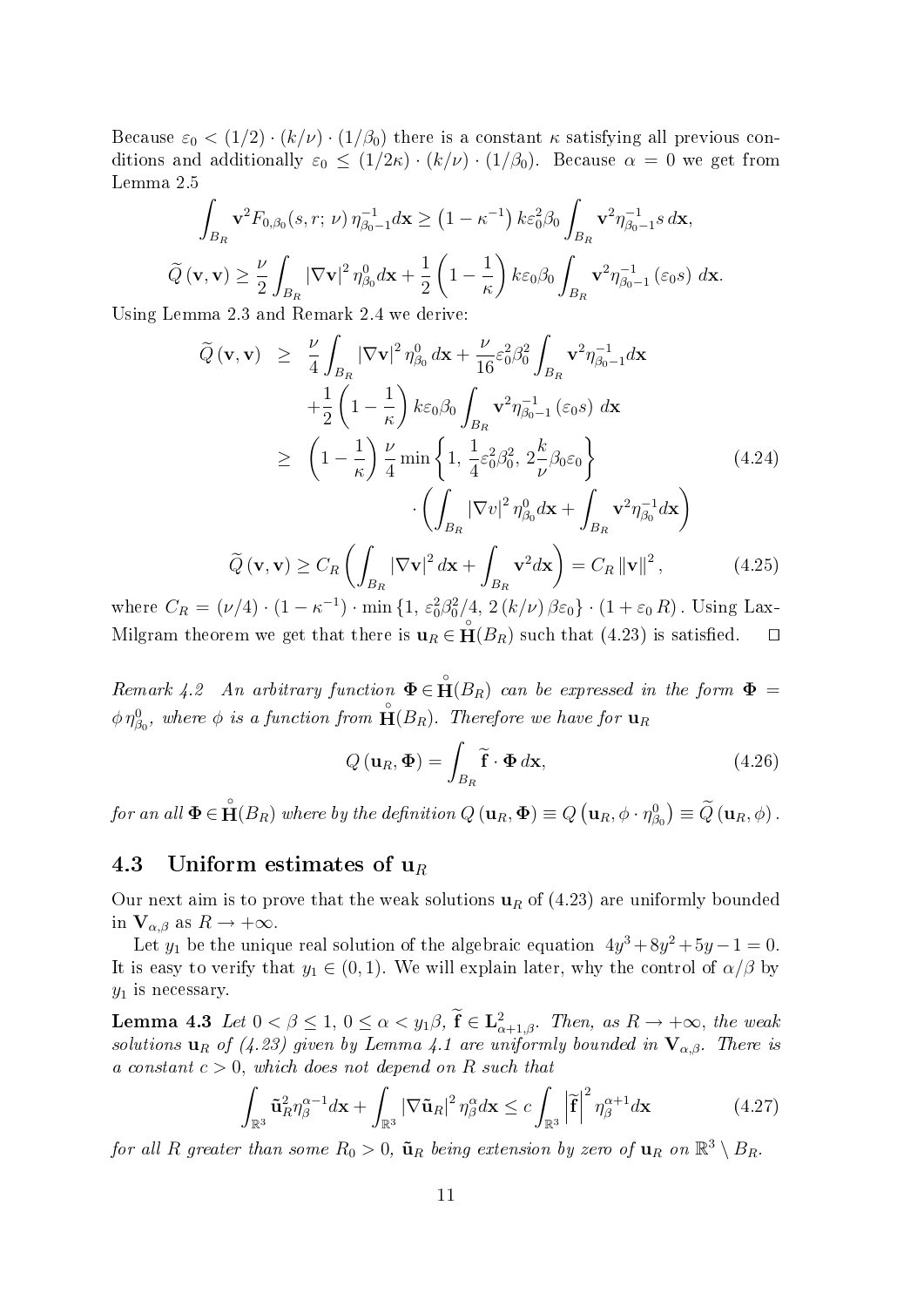*Proof.* First, we derive estimate of  $u_R$  on a bounded subdomain  $B_{R_0} \subset B_R$ ; The choice of  $R_0$  will be given in the next part of the proof. Our aim is to get an estimate with a constant not depending on R. Let us substitute  $\phi = \mathbf{u}_R$  into (4.23). Hence, we get from  $(4.24)$ :

$$
\widetilde{Q}(\mathbf{u}_R,\mathbf{u}_R)=\int_{B_R}\widetilde{\mathbf{f}}\,\mathbf{u}_R\eta_{\beta_0}^0d\mathbf{x}\geq C_1\left(\int_{B_R}\left|\nabla\mathbf{u}_R\right|^2\eta_{\beta_0}^0d\mathbf{x}+\int_{B_R}\mathbf{u}_R^2\eta_{\beta_0}^{-1}d\mathbf{x}\right),\,
$$

with the constant  $C_1 > 0$  stated in (4.24). Let  $R_0$  be some fixed positive number such that  $0 < R_0 < R$ . We get

$$
\int_{B_R} |\nabla \mathbf{u}_R|^2 \,\eta_\beta^\alpha d\mathbf{x} + \int_{B_R} \mathbf{u}_R^2 \eta_\beta^{\alpha-1} d\mathbf{x} \le C_2 \int_{B_R} \left| \widetilde{\mathbf{f}} \right| |\mathbf{u}_R| \,\eta_\beta^\alpha d\mathbf{x},\tag{4.28}
$$

where the constant  $C_2 = C_1^{-1} (1 + \varepsilon_0 R_0)^\alpha (1 + \varepsilon_0 2 R_0)^{|\beta - \beta_0|}$  depend on k, v,  $\alpha$ ,  $\beta$ ,  $\beta_0$ ,  $\varepsilon_0$ ,  $R_0$ ,  $\kappa$ , but does not depend on R.

Now, we are going to derive an estimate of  $\mathbf{u}_R$  on domain  $B_R$ . Using the test function  $\mathbf{\Phi} = \mathbf{u}_R \eta_{\beta}^{\alpha} = \mathbf{u}_R (1 + \delta r)^{\alpha} (1 + \varepsilon s)^{\beta} \in \mathbf{\hat{H}}(B_R)$  in (4.26) we get after integration by parts:

$$
\nu \int_{B_R} |\nabla \mathbf{u}_R|^2 \eta_{\beta}^{\alpha} d\mathbf{x} + \nu \int_{B_R} \mathbf{u}_R \nabla \mathbf{u}_R \cdot \nabla \eta_{\beta}^{\alpha} d\mathbf{x} - \frac{k}{2} \int_{B_R} \mathbf{u}_R^2 \partial_1 \eta_{\beta}^{\alpha} d\mathbf{x}
$$
  
= 
$$
\int_{B_R} \tilde{\mathbf{f}} \mathbf{u}_R \eta_{\beta}^{\alpha} d\mathbf{x}
$$

So, we get for some  $\kappa > 1$ :

$$
\frac{\nu}{2}\int_{B_R}\left|\nabla\mathbf{u}_R\right|^2\eta_{\beta}^{\alpha}d\mathbf{x}+\frac{1}{2}\int_{B_R}\mathbf{u}_R^2F_{\alpha,\beta}(s,r;\,\nu)\eta_{\beta-1}^{\alpha-1}d\mathbf{x}\leq\int_{B_R}\left|\widetilde{\mathbf{f}}\right|\left|\mathbf{u}_R\right|\eta_{\beta}^{\alpha}d\mathbf{x}
$$

Let  $R_0 \geq |\delta^{-1} - (2\varepsilon)^{-1}| (\kappa - 1)^{-1}$ . Using Lemma 2.5 (with  $0 \leq \alpha < \beta$ ,  $\varepsilon \leq$  $(1/(2\kappa))(k/\nu)((\beta-\alpha)/\beta^2)$  and Lemma 2.3 (with  $\delta < 2\varepsilon$ ), the second term in the previous estimate can be evaluated from below:

$$
\int_{B_R} \mathbf{u}_R^2 F_{\alpha,\beta}(s,r;\nu) \eta_{\beta-1}^{\alpha-1} d\mathbf{x} \n\geq -\alpha \delta k \left( 1 + \frac{\nu \kappa}{k} \alpha \delta \right) \frac{2\kappa}{\delta \varepsilon} \left( \frac{\alpha+\beta}{\beta \beta^*} \right)^2 \int_{B_R^{R_0}} |\nabla \mathbf{u}_R|^2 \eta_{\beta}^{\alpha} d\mathbf{x} \n+ \left( 1 - \kappa^{-1} \right) k \delta \varepsilon (\beta - \alpha) \int_{B_R^{R_0}} \mathbf{u}_R^2 \eta_{\beta-1}^{\alpha-1} s d\mathbf{x} - 2C_4 \int_{B_{R_0}} |\nabla \mathbf{u}_R|^2 \eta_{\beta}^{\alpha} d\mathbf{x}
$$

Denote  $C_5 = \alpha \delta k \left(1 + \kappa \left(\nu/\kappa\right) \alpha \delta\right) \left(\kappa/\left(\delta \varepsilon\right)\right) \left(\left(\alpha + \beta\right)/\left(\beta \beta^*\right)\right)^2$ . It is clear that  $C_5 \leq$  $\nu/(2\kappa^2) < \nu/(2\kappa)$  if  $1 + \nu \kappa \alpha \delta/k \leq \kappa$  (i.e.  $\delta \leq (k/\nu) \cdot ((\kappa - 1))/(\kappa \beta)$ ) and  $\alpha \leq (1/(2\kappa^4)) \cdot (\nu/k) \cdot ((\beta \beta^*)/(\alpha+\beta))^2 \varepsilon$ . We have

$$
\frac{\nu}{2\kappa} \int_{B_R} |\nabla \mathbf{u}_R|^2 \eta_\beta^\alpha d\mathbf{x} + \frac{1}{2} \left( 1 - \frac{1}{\kappa} \right) k \delta \varepsilon (\beta - \alpha) \int_{B_R} \mathbf{u}_R^2 \eta_{\beta - 1}^{\alpha - 1} s d\mathbf{x}
$$
  
-C<sub>6</sub>  $\int_{B_{R_0}} \mathbf{u}_R^2 \eta_{\beta - 1}^{\alpha - 1} d\mathbf{x} - C_7 \int_{B_{R_0}} |\nabla \mathbf{u}_R|^2 \eta_\beta^\alpha d\mathbf{x} \le \int_{B_R} |\tilde{\mathbf{f}}| |\mathbf{u}_R| \eta_\beta^\alpha d\mathbf{x}.$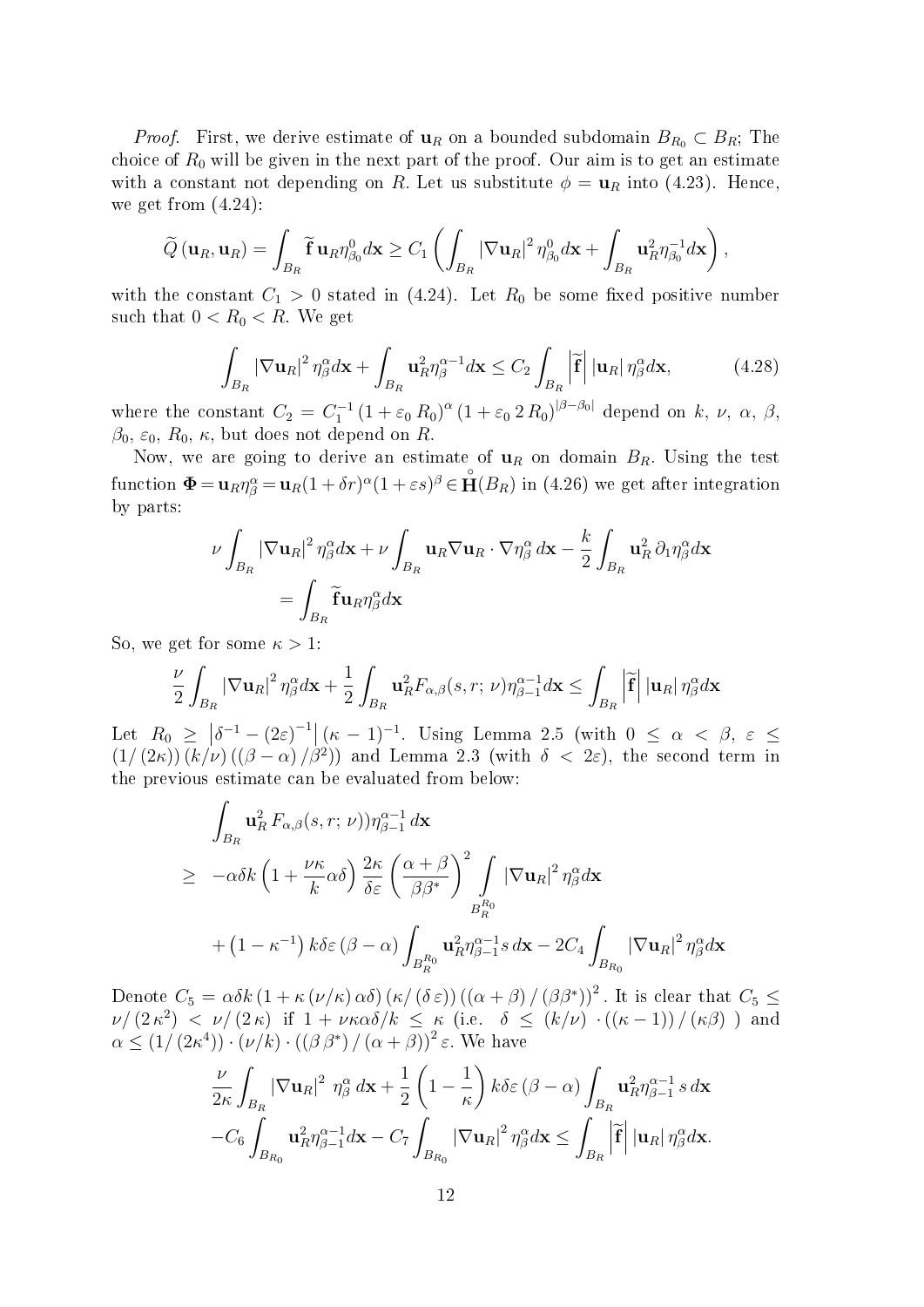We use now relation  $(4.28)$  in order the estimate the integrals computed on the domain  $B_{R_0}$ . Before using the mentioned inequality we should re-scale it with respect to new values  $\varepsilon, \delta$ , see Remark 1.1. The new constant in (4.28) after rescaling we denote  $C_2'$ .

$$
\frac{\nu}{\kappa} \int_{B_R} \left| \nabla \mathbf{u}_R \right|^2 \eta_{\beta}^{\alpha} d\mathbf{x} + k \delta \varepsilon \left( \beta - \alpha \right) \int_{B_R} \mathbf{u}_R^2 \eta_{\beta - 1}^{\alpha - 1} s d\mathbf{x} \leq C_8 \int_{B_R} \left| \widetilde{\mathbf{f}} \right| |\mathbf{u}_R| \eta_{\beta}^{\alpha} d\mathbf{x},
$$

where  $C_8 = \{1 + C_2' \max(C_6, C_7)\} \cdot 2 \cdot (1 - \kappa^{-1})^{-1}$ . We use Lemma 2.3 and Remark 2.4. So, if  $\delta < 2\varepsilon$  and  $1 < \kappa \leq 2\varepsilon/\delta + \delta/(2\varepsilon) - 1$  we get

$$
\frac{\nu}{2\kappa} \left(\frac{\beta \beta^* \delta \varepsilon}{\alpha \delta + 2\beta \varepsilon}\right)^2 \int_{B_R} \mathbf{u}_R^2 \, \eta_{\beta-1}^{\alpha-1} \, d\mathbf{x} \le \frac{\nu}{2\kappa} \int_{B_R} |\nabla \mathbf{u}_R|^2 \, \eta_{\beta}^{\alpha} \, d\mathbf{x},
$$
\n
$$
\frac{\nu}{2\kappa} \int_{B_R} |\nabla \mathbf{u}_R|^2 \, \eta_{\beta}^{\alpha} dx + \frac{\nu}{2\kappa} \left(\frac{\beta \beta^* \delta \varepsilon}{\alpha \delta + 2\beta \varepsilon}\right)^2 \int_{B_R} \mathbf{u}_R^2 \eta_{\beta-1}^{\alpha-1} \, d\mathbf{x}
$$
\n
$$
+ k \delta \varepsilon \left(\beta - \alpha\right) \int_{B_R} \mathbf{u}_R^2 \eta_{\beta-1}^{\alpha-1} s \, d\mathbf{x} \le C_8 \int_{B_R} \left| \tilde{\mathbf{f}} \right| |\mathbf{u}_R| \, \eta_{\beta}^{\alpha} d\mathbf{x}.
$$

So we get

$$
\int_{B_R} |\nabla \mathbf{u}_R|^2 \eta_{\beta}^{\alpha} d\mathbf{x} + 2 \int_{B_R} \mathbf{u}_R^2 \eta_{\beta-1}^{\alpha-1} d\mathbf{x} + 2\varepsilon \int_{B_R} \mathbf{u}_R^2 \eta_{\beta-1}^{\alpha-1} s \, d\mathbf{x}
$$
\n
$$
= \int_{B_R} |\nabla \mathbf{u}_R|^2 \eta_{\beta}^{\alpha} d\mathbf{x} + 2 \int_{B_R} \mathbf{u}_R^2 \eta_{\beta}^{\alpha-1} d\mathbf{x} \le C_{10} \int_{B_R} |\tilde{\mathbf{f}}| |\mathbf{u}_R| \eta_{\beta}^{\alpha} d\mathbf{x},
$$

 $C_9 = \min (\nu/(2\kappa),(\nu/(2\kappa)) \ (\beta\beta^*\delta\varepsilon/(\alpha\delta+2\beta\varepsilon))^2$ ,  $k\delta(\beta-\alpha)/2)$  and  $C_{10} = C_8/C_9$ . We have also:

$$
\int_{B_R} \left| \widetilde{\mathbf{f}} \right| \left| \mathbf{u}_R \right| \eta_{\beta}^{\alpha} dx \le \frac{t}{2} \int_{B_R} \mathbf{u}_R^2 \eta_{\beta}^{\alpha-1} d\mathbf{x} + \frac{1}{2t} \int_{B_R} \left| \widetilde{\mathbf{f}} \right|^2 \eta_{\beta}^{\alpha+1} dx
$$

So, if we choose  $t = 2 \cdot C_{10}^{-1}$  then we get :

$$
\int_{B_R} |\nabla \mathbf{u}_R|^2 \,\eta_{\beta}^{\alpha} d\mathbf{x} + \int_{B_R} \mathbf{u}_R^2 \,\eta_{\beta}^{\alpha-1} d\mathbf{x} \leq c \int_{\mathbb{R}^3} \left| \widetilde{\mathbf{f}} \right|^2 \eta_{\beta}^{\alpha+1} d\mathbf{x},
$$

It can be easily shown that the all conditions on  $\alpha$ ,  $\beta$ ,  $\delta$ ,  $\varepsilon$ ,  $\kappa$  used in the proof are compatible if  $0 \leq \alpha < y_1\beta$ , see Appendix B.

# 4.4 The problem in  $\mathbb{R}^3$  with zero divergence

Let  $y_1$  be the same as in Lemma 4.3.

**Theorem 4.4** *(Existence and uniqueness)* Let  $0 < \beta \leq 1$ ,  $0 \leq \alpha < y_1\beta$ ,  $f \in L^2_{\alpha+1,\beta}$ . Then there exists a unique weak solution  $\{u, p\}$  of the problem

$$
-\nu \Delta \mathbf{u} + k \partial_1 \mathbf{u} - (\omega \times \mathbf{x}) \cdot \nabla \mathbf{u} + \omega \times \mathbf{u} + \nabla \mathbf{p} = \mathbf{f} \quad in \ \mathbb{R}^3, \tag{4.29}
$$

$$
div\mathbf{u} = 0 \quad in \ \mathbb{R}^3 \tag{4.30}
$$

such that  $\mathbf{u} \in \mathbf{V}_{\alpha,\beta}, p \in L^2_{\alpha,\beta-1}, \nabla p \in \mathbf{L}^2_{\alpha+1,\beta}$  and

$$
\|\mathbf{u}\|_{2,\alpha-1,\beta}^{2} + \|\nabla \mathbf{u}\|_{2,\alpha,\beta}^{2} + \|p\|_{2,\alpha,\beta-1}^{2} + \|\nabla p\|_{2,\alpha+1,\beta}^{2} \le C \left\|\mathbf{f}\right\|_{2,\alpha+1,\beta}^{2}.
$$
 (4.31)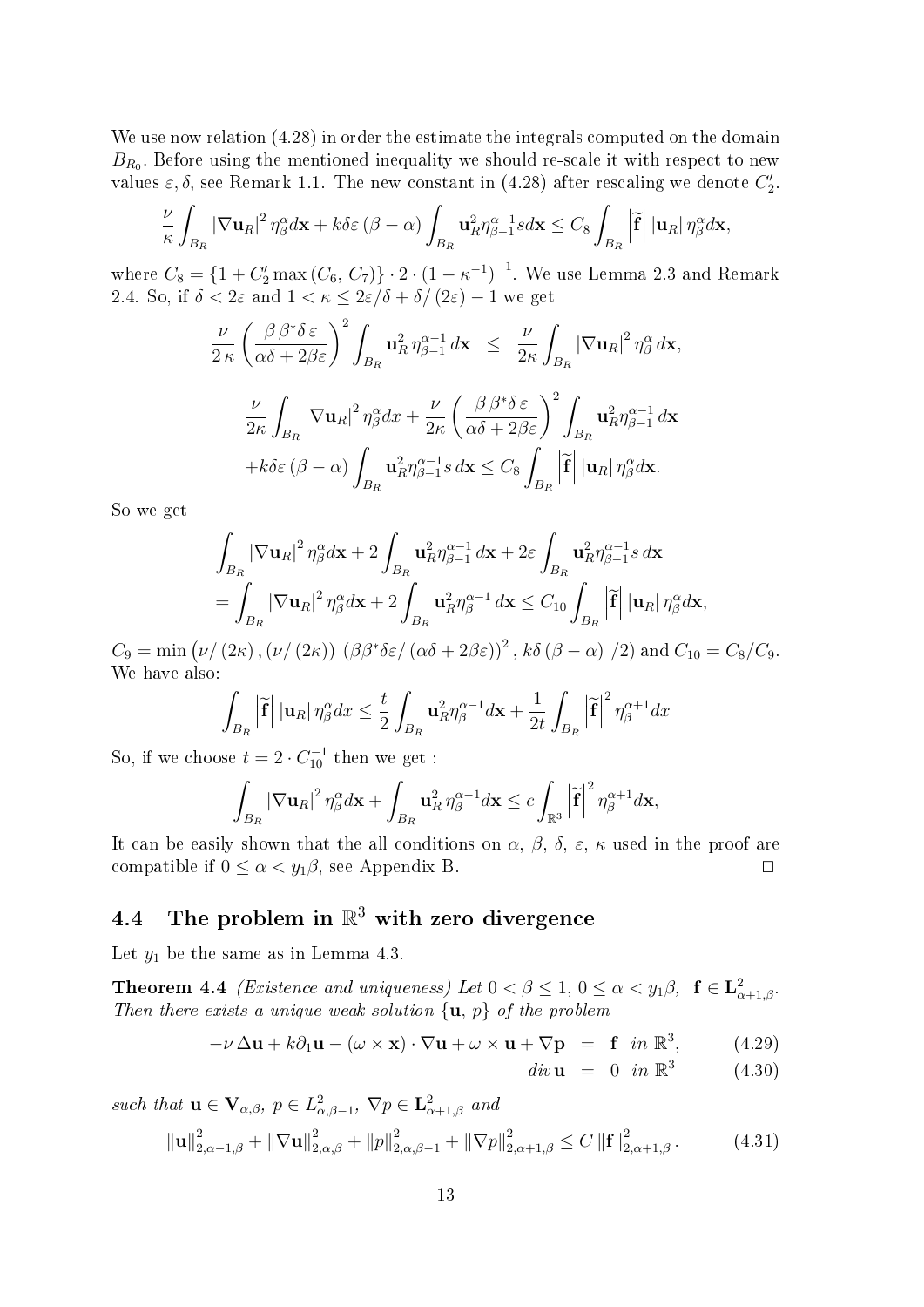*Proof.* Existence. Let p be the same as in Subsection 4.1. Let  $R_n \subset \mathbb{R}$ ,  $R_n > 0$ ,  $n \in \mathbb{N}$  be a sequence converging to  $+\infty$ . Let  $\mathbf{u}_{R_n}$  be the weak solution of  $(4.20)$ , (4.21) on  $B_{R_n}$ . Extending  $\mathbf{u}_{R_n}$  by zero on  $\mathbb{R}^3 \setminus B_{R_n}$  to a function  $\tilde{\mathbf{u}}_n \in \mathbf{V}_{\alpha,\beta}$  we get a bounded sequence  $\{\tilde{\bf u}_{\bf n}\}$  in  ${\bf V}_{\alpha,\beta}.$  Thus, there is a subsequence  $\tilde{\bf u}_{\bf n_{\bf k}}$  of  $\tilde{\bf u}_{\bf n}$  with a weak limit **u** in  $V_{\alpha,\beta}$ . Obviously, **u** is a weak solution of (4.29) and

$$
\|\mathbf{u}\|_{2,\alpha-1,\beta}^{2} + \|\nabla \mathbf{u}\|_{2,\alpha,\beta}^{2} \leq \liminf_{k \in \mathbb{N}} \left( \int_{\mathbb{R}^{3}} \tilde{\mathbf{u}}_{n_{k}}^{2} \eta_{\beta}^{\alpha-1} d\mathbf{x} + \int_{\mathbb{R}^{3}} |\nabla \tilde{\mathbf{u}}_{n_{k}}|^{2} \eta_{\beta}^{\alpha} d\mathbf{x} \right) \leq c \left| \tilde{\mathbf{f}} \right|^{2} \eta_{\beta}^{\alpha+1} d\mathbf{x} = c \int_{\mathbb{R}^{3}} |\mathbf{f} - \nabla p|^{2} \eta_{\beta}^{\alpha+1} d\mathbf{x}.
$$

Taking into account also relation (4.19) we get (4.31).

Let us also check that for  $\bf{u}$  the equation  $(4.30)$  is satisfied. Let us mention that  $\mathbf{u} \in \mathbf{H}_{loc}^2$  because  $\mathbf{f} - \nabla p \in \mathbf{L}_{\alpha+1,\beta}^2$ . So, computing the divergence of (4.29) we get

 $-\nu \Delta (\text{div } \mathbf{u}) + k\partial_1 (\text{div } \mathbf{u}) - (\omega \times \mathbf{x}) \cdot \nabla (\text{div } \mathbf{u}) = \text{div } \mathbf{f} - \Delta \mathbf{p}$  (4.32)

in distributional sense. From (4.18) and (4.31) we have

$$
-\nu \,\Delta \gamma + k \partial_1 \gamma - (\omega \times \mathbf{x}) \cdot \nabla \gamma = 0
$$

for  $\gamma = \text{div} \, \mathbf{u} \in L^2_{\alpha,\beta} \subset L^2$ . Using Fourier transform we get

$$
(\nu \,|\xi|^2 + i\,k\,\xi_1)\,\widehat{\gamma} - (\omega \times \xi) \cdot \nabla_{\xi}\widehat{\gamma} = 0 \quad \text{in} \ \mathcal{S}'.
$$

Assuming  $\hat{\gamma}$  in cylindrical coordinates  $[\xi_1, \rho, \varphi]$ ,  $\rho = (\xi_2^2 + \xi_3^2)^{1/2}$ , we can overwrite the equation in the form:

$$
-\partial_{\varphi}\widehat{\gamma} + [(\nu/\widetilde{\omega}) \, |\xi|^2 + i \, (k/\widetilde{\omega}) \, \xi_1] \widehat{\gamma} = 0.
$$

Using the same approach as in the proof of the uniqueness Theorem 3.1 we prove that supp  $\hat{\gamma} \subset \{0\}$ . The proof of this fact is reduced to the solvability of the equation (3.16) which was proved for arbitrary  $\Psi \in C_0^{\infty}(\mathbb{R}^3 \setminus \{0\})$  in the proof of Theorem 3.1. So, by the same procedure we derive that  $\gamma$  is a polynomial in  $\mathbb{R}^3$  and because  $\gamma \in L^2$ we get  $\gamma \equiv 0$ , i.e. (4.30). The uniqueness of the solution follows from Theorem 3.1.  $\Box$ 

## 5 The problem with non-zero divergence

First of all let us formulate the lemma which will be used for the extension of our results to the case with nonzero divergence:

Lemma 5.1 (M.E. Bogovski, G.P. Galdi, H. Sohr)

Let  $\Omega \subseteq \mathbb{R}^n$ ,  $n \geq 2$ , be a bounded Lipschitz domain, and  $1 < q < \infty$ ,  $n \in \mathbb{N}$ . Then for each  $g \in W_0^{k, q}$  $\int_0^{k,q} (\Omega) \text{ with } \int_{\Omega} g \, dx = 0, \text{ there exists } \mathbf{G} \in (W_0^{k+1,q})$  $\sigma_0^{k+1,\,q}\left(\Omega\right)\Bigr)^n \; satisfying$ 

$$
div \mathbf{G} = g , \qquad \|\mathbf{G}\|_{\left(W_0^{k+1,q}(\Omega)\right)^n} \leq C \|g\|_{W_0^{k,q}(\Omega)}
$$

with some constant  $C = C(q, k, \Omega) > 0$ .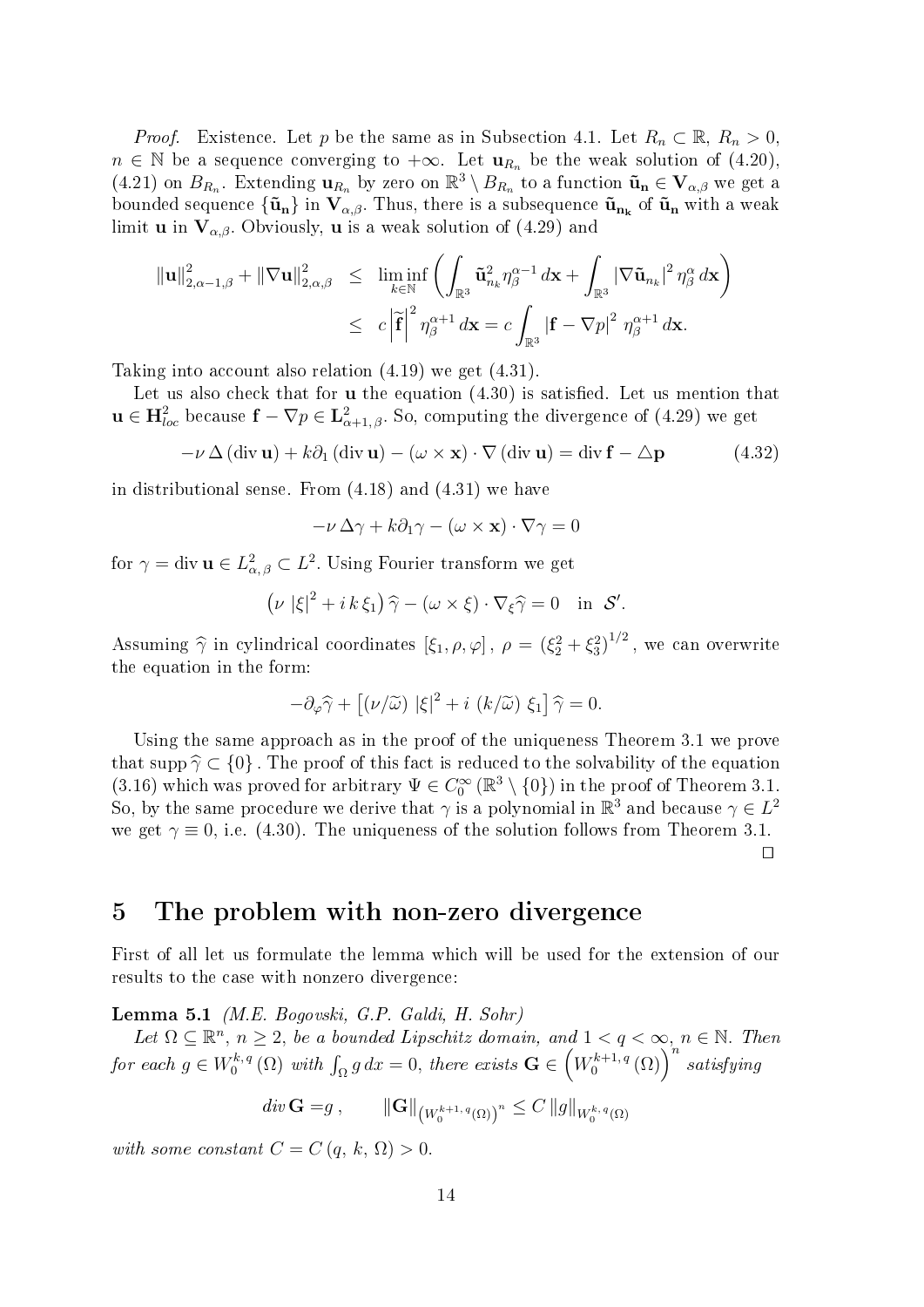For the proof and further references see e.g. [19, Lemma 2.3.1]. We will prove the following theorem:

**Theorem 5.2** *(Existence and uniqueness)* Let  $0 < \beta \leq 1$ ,  $0 \leq \alpha < y_1\beta$ ,  $f \in L^2_{\alpha+1,\beta}$ ,  $g \in W_0^{1,2}$  with supp  $g = K \subset\subset \mathbb{R}^3$ , and  $\int_{\mathbb{R}^3} g \, dx = 0$ . Then there exists a unique weak solution  $\{u, p\}$  of the problem

$$
-\nu \Delta \mathbf{u} + k \partial_1 \mathbf{u} - (\omega \times \mathbf{x}) \cdot \nabla \mathbf{u} + \omega \times \mathbf{u} + \nabla \mathbf{p} = \mathbf{f} \quad \text{in } \mathbb{R}^3,
$$
  
\n
$$
\text{div } \mathbf{u} = g \quad \text{in } \mathbb{R}^3
$$

such that  $\mathbf{u} \in \mathbf{V}_{\alpha,\beta}, p \in L^2_{\alpha,\beta-1}, \nabla p \in \mathbf{L}^2_{\alpha+1,\beta}$  and

$$
\|\mathbf{u}\|_{2,\alpha-1,\beta}^2 + \|\nabla \mathbf{u}\|_{2,\alpha,\beta}^2 + \|p\|_{2,\alpha,\beta-1}^2 + \|\nabla p\|_{2,\alpha+1,\beta}^2 \leq C \left( \|\mathbf{f}\|_{2,\alpha+1,\beta}^2 + \|g\|_{1,2}^2 \right).
$$

*Proof.* Using Lemma 5.1 we find  $\mathbf{G} \in \mathbf{W}^{2,2}_0$ , supp $\mathbf{G} \subset \mathcal{K}$ , where  $\mathcal K$  is a bounded Lipschitz domain containing in  $\varepsilon$ −neighbourhood  $\mathcal{K}_{\varepsilon}$  of compact set K for an arbitrary  $\varepsilon > 0$ , div  $\mathbf{G} = g$ ,  $\|\mathbf{G}\|_{2,2} \leq C \|g\|_{1,2}$ . Let us assume the following problem

$$
-\nu \Delta \mathbf{U} + k \partial_1 \mathbf{U} - (\omega \times \mathbf{x}) \cdot \nabla \mathbf{U} + \omega \times \mathbf{U} + \nabla p = \mathbf{F} \quad \text{in } \mathbb{R}^3
$$
  
div  $\mathbf{U} = 0$  in  $\mathbb{R}^3$ 

where  $\mathbf{U} = \mathbf{u} + \mathbf{G}, \quad \mathbf{F} = \mathbf{f} - \nu \Delta \mathbf{G} + k \partial_1 \mathbf{G} + (\omega \times \mathbf{x}) \cdot \nabla \mathbf{G} - \omega \times \mathbf{G}$  with  $\mathbf{G} \in$  $\mathbf{W}^{2,2}_0$ , function G has a compact support, and  $\|\mathbf{G}\|_{2,2} \leq C \|g\|_{1,2}$ . The assertion of Theorem 5.2 follows from Theorem 4.4.  $\Box$ 

## Appendix A

Relation (2.13) follows from an estimate of the derivative of  $F_1$ :

$$
\frac{\partial}{\partial s} F_1(s,r) \equiv \frac{\partial}{\partial s} \left\{ F_{\alpha,\beta}(s,r;\nu) - (1 - \kappa^{-1}) k \delta \varepsilon (\beta - \alpha) s \right\}
$$
  
\n
$$
= -\nu \alpha^2 \delta^2 \varepsilon \frac{1}{1 + \delta r} - 2\nu \alpha \beta \delta \varepsilon \frac{1}{r} - 2\nu \beta^2 \varepsilon^2 \frac{1 + \delta r}{r} \frac{1}{(1 + \varepsilon s)^2}
$$
  
\n
$$
-k\alpha \delta \varepsilon + k\alpha \delta \frac{1}{r} (1 + 2\varepsilon s) + k\beta \varepsilon (1 + \delta r) \frac{1}{r}
$$
  
\n
$$
- (1 - \kappa^{-1}) k\delta \varepsilon (\beta - \alpha)
$$
  
\n
$$
\geq \delta \varepsilon \left\{ r^{-1} \left[ k(\alpha/\varepsilon + \beta/\delta) - \nu \alpha^2 - 2\nu \alpha \beta - 2\nu \beta^2 \varepsilon/\delta \right] + [-2\nu \beta^2 \varepsilon + k(\beta - \alpha)/\kappa] \right\} \geq 0
$$

The last inequality follows from the fact that we have  $k\alpha/\varepsilon \geq \nu \alpha^2 + 2 \nu \alpha \beta$ ,  $k\beta/\delta \geq$  $2 \nu \beta^2 \varepsilon / \delta$ ,  $k (\beta - \alpha) / \kappa \geq 2 \nu \beta^2 \varepsilon$  if  $\varepsilon \leq (1/(2 \kappa)) (k/\nu) ((\beta - \alpha) / \beta^2)$ . Hence, if the last inequality (which is included in the conditions of Lemma 2.5) is satisfied then  $(\partial/\partial s) F_1(s,r) \geq 0$ . So, we get immediately:

$$
F_1(s,r) \ge F_1(0,r) \equiv -k\alpha\delta - \nu\alpha^2\delta^2 \left(1 + \delta r\right)^{-1} \ge -\alpha\delta k \left(1 + \nu k^{-1}\alpha\delta\right)
$$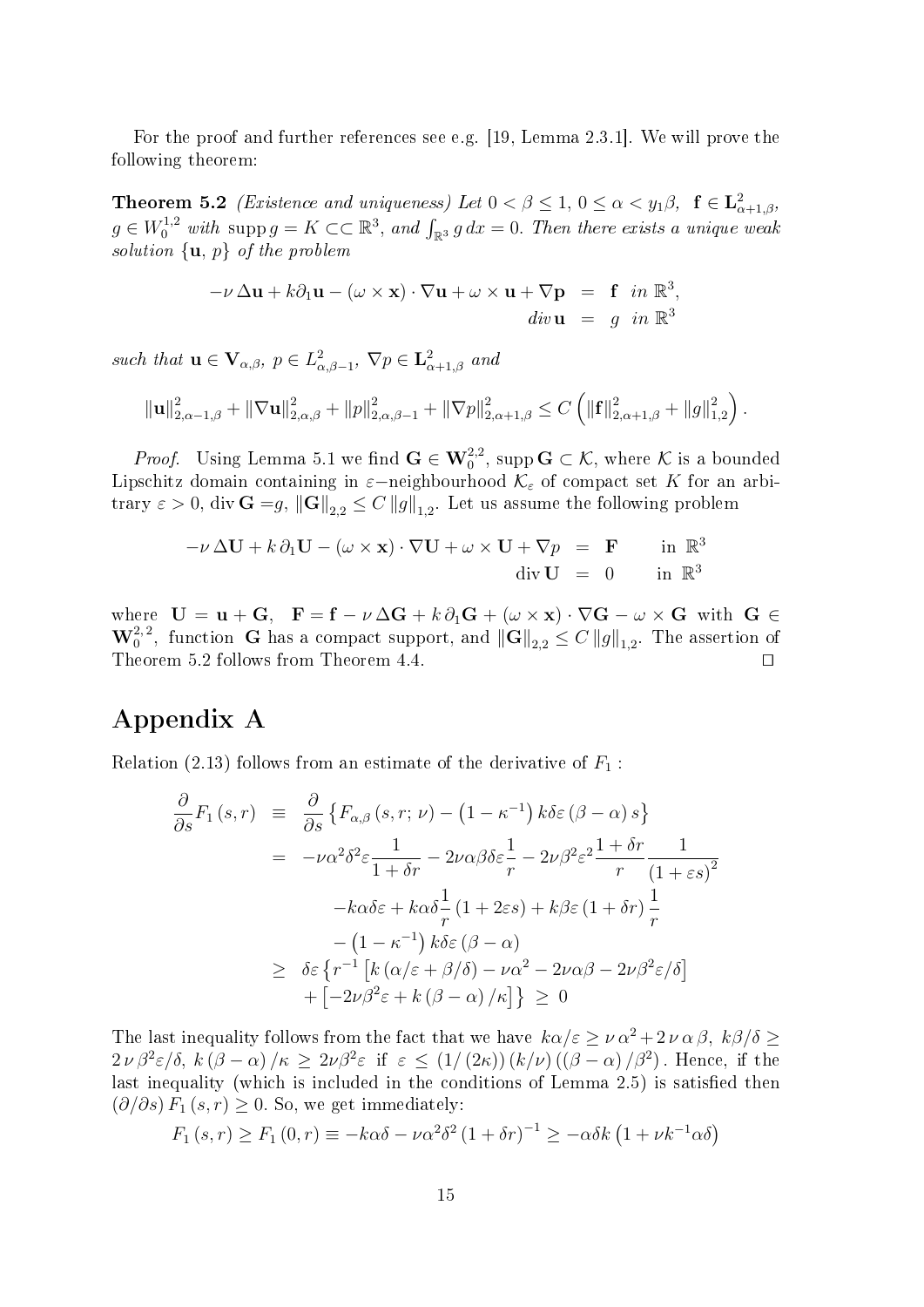## Appendix B

Let us show that all conditions on  $\alpha$ ,  $\beta$ ,  $\delta$ ,  $\varepsilon$ ,  $\kappa$  used in the proof of Lemma 4.3 are compatible if  $0 < \beta < 1$ ,  $0 < \alpha < y_1\beta$ . Let us collect these assumptions:  $0 < \delta < 2\varepsilon$ .  $1 < \kappa \leq 2\varepsilon/\delta + \delta/(2\varepsilon) - 1, 0 \leq \alpha < \beta, \varepsilon \leq (1/(2\kappa^2)) \cdot (k/\nu) \cdot ((\beta - \alpha)/\beta^2),$  $\delta \leq (k/\nu) \cdot (\kappa - 1) / (\kappa \beta), \ \alpha \leq (1/ (2 \kappa^4)) \cdot (k/\nu) \cdot (\beta \beta^* / (\alpha + \beta))^2 \varepsilon.$ 

From  $\alpha \leq (1/(2\kappa^4)) \cdot (k/\nu) \cdot (\beta \beta^*/(\alpha+\beta))^2 \varepsilon$ , and  $\varepsilon \leq (1/(2\kappa^2)) \cdot (k/\nu)$ .  $((\beta-\alpha)/\beta^2)$  we get  $\alpha \leq (1/(4\kappa^6)) \cdot (\beta^*)^2 (\beta-\alpha)/(\alpha+\beta)^2$ . So we get  $(\kappa > 1,$  $\beta \leq 1$ :  $\alpha/\beta \leq (1/(4\kappa^6))(1-\alpha/\beta)/(1+\alpha/\beta)^2$ . By substitution  $y = \alpha/\beta$  we get the inequality

$$
4y^3 + 8y^2 + 4y + \kappa^{-6} \cdot (y - 1) \le 0. \tag{5.33}
$$

Taking into account the condition  $0 \leq \alpha < \beta$  we seek for solutions from [0, 1]. It is clear that the equation  $4y^3 + 8y^2 + y + \kappa^{-6}(y-1) = 0$  has a unique real solution  $y_{\kappa} \in (0,1)$  for  $\kappa > 1$ . It is also clear that arbitrary  $y \in [0, y_{\kappa})$  solves (5.33). The value  $y_{\kappa}$  as a function of  $\kappa$  is decreasing. For  $\kappa \to 1$  we get the inequality  $4y^3 + 8y^2 + 5y - 1 \le 0$ . This respective equation has a unique solution  $y_1 = (\sqrt{13}/6)$ √  $\frac{6}{6}$  + 53/216)<sup>1/3</sup> + (1/30) ( $\sqrt{13}$ / (6) √  $\sqrt{6}$ ) + 53/216)<sup>-1/3</sup>. Approximately, with an error less than  $10^{-8}$  we have  $y_1 = 0.1582981$ ,  $(y_1 > 1/7)$ . If  $0 \leq \alpha < y_1\beta$  then there is  $\kappa > 1$  sufficiently close to number 1, such that  $0 \leq \alpha \leq y_\kappa\beta$ , so the relation  $\alpha \leq (1/(4\kappa^6)) \cdot (\beta^*)^2 (\beta - \alpha) / (\alpha + \beta)^2$  is satisfied. Then we can define  $\varepsilon = 1/(2\kappa^2) \cdot (k/\nu) \cdot ((\beta - \alpha) / (\beta^2))$ . The relation  $\varepsilon \leq (1/(2\kappa)) \cdot (k/\nu) \cdot (1/\beta)$ is satisfied. Then we take sufficiently small  $\delta > 0$  such that  $0 < \delta < 2\varepsilon$  and  $1 < \kappa < 2\varepsilon/\delta + \delta/(2\varepsilon) - 1$ . Hence, all conditions which we assume in the proof of Lemma 4.3 are satisfied.

### Acknowledgement:

The authors gratefully acknowledge and appreciate the hospitality of the Mathematical Institute of the Academy of Sciences of the Czech Republic and of the University in Toulon. The first author was supported by grant No. 201050005 from the Grant Agency of the Czech Republic, and by the project No. MSM 6840770010 of the Ministry of Education of the Czech Republic. The second author was supported by grant No. 201050005 from the Grant Agency of the Czech Republic, by the Academy of Sciences of the Czech Republic, Institutional Research Plan no. AV0Z10190503, research project of DAAD  $(D/04/25763)$  and the Academy of Sciences of the Czech Republic (D-CZ 3/05-06).

### References

- [1] Farwig, R.: A variational approach in weighted Sobolev spaces to the operator  $-\Delta + \partial/\partial_1$  in exterior domains of  $\mathbb{R}^3$ . Mathematische Zeitschrift 210 (1992), 449-464.
- [2] Farwig, R.: The stationary exterior 3-D problem of Oseen and Navier-Stokes equations in anisotropically weighted Sobolev spaces. Mathematische Zeitschrift 211 (1992) 409-447.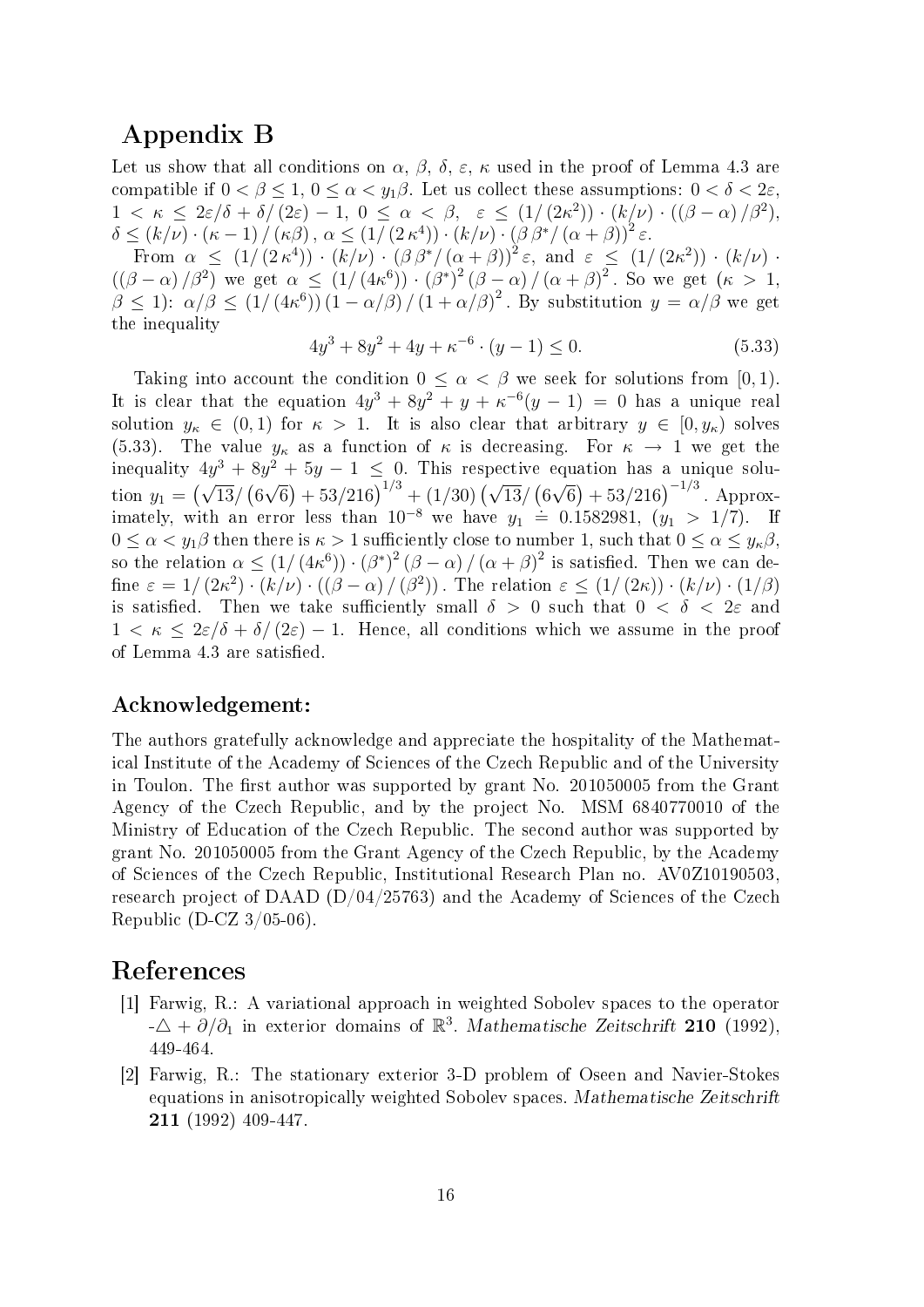- [3] Farwig, R.: An  $L^q$ -analysis of viscous fluid flow past a rotating obstacle. Darmstadt University of Technology, Preprint no. 2325 (2004).
- [4] Farwig, R.: Estimates of lower order derivatives of viscous fluid flow past a rotating obstacle. Banach Center Publications 70 (2005), 73-84.
- [5] Farwig, R., Krbec, M., Nečasová, Š: A weighted  $L<sup>q</sup>$ -approach to Stokes flow around a rotating body. Preprint.
- [6] Finn, R.: Estimates at infinity for stationary solution of Navier-Stokes equations. Bult. Math. de la Soc. Sci. Math. de la R.P.R. Tome 3,  $53$  4. (1959). 387418.
- [7] Finn, R.: On the Exterior Stationary Problem and Associated Perturbation Problems for the N.S. Eq's. Arch. Rat. Mech. Anal.  $19$  (1965), 363-406.
- [8] Galdi, G.P., Silvestre, A.L.: On the steady motion of a Navier-Stokes liquid around a rigid body. ARMA manuscripts.
- [9] Hishida, T.: The Stokes operator with rotation effect in exterior domains. Analysis 19 (1999), 51-67.
- [10] Impagliazzo, J-L.: Resolution des equations de Navier-Stokes compressibles a l'aide de la methode de decomposition. These de doctorat de l'Universite de Toulon et du Var, 1997.
- [11] Kobayashi, T., Shibata, Y.: On the Oseen equation in the three-dimensional exterior domains. Math. Ann. 310 (1998), 1-45.
- [12] Kračmar, S., Nečasová, Š., Penel, P.: Anisotropic estimates of weak solutions to the stationary Oseen equations around a rotating body. In preparation.
- [13] Kra£mar, S., Novotný, A., Pokorný, M.: Estimates of three dimensional Oseen kernels in weighted  $L^p$  spaces. In: Applied Nonlinear Analysis, 281-316. London-New York, Kluwer Academic, 1999.
- [14] Kra£mar, S., Novotný, A., Pokorný, M.: Estimates of Oseen kernels in weighted  $L^p$  spaces. J. Math. Soc. Japan 53, No. 1 (2001), 59-111.
- [15] Kra£mar, S., Penel, P.: Variational properties of a generic model equation in exterior 3D domains. Funkcialaj Ekvacioj 47 (2004), 499-523.
- [16] Kra£mar, S., Penel, P.: New regularity results for a generic model equation in exterior 3D domains. Banach Center Publications  $70$  (2005), 139-155.
- [17] Nečasová, S.: Asymptotic properties of the steady fall of a body in a viscous fluid. Math. Meth. Appl. Sci. 27 (2004), 1969-1995.
- [18] Oseen, C.W.: Neuere Methoden und Ergebnisse in der Hydrodynamik. Leipzig, Akad. Verlagsgesellschaft M.B.H., 1927.
- [19] Sohr, H.: The Navier-Stokes Equations: An Elementary functional Analytic Approach. Berlin. Birkhäuser, 2001.
- [20] Thomann, E.A., Guenther, R.B.:The fundamental solution of the linearized Navier-Stokes equations for spinning bodies in three spatial dimensions - time dependent case. J. Math. Fluid Mech., (2005) in press.